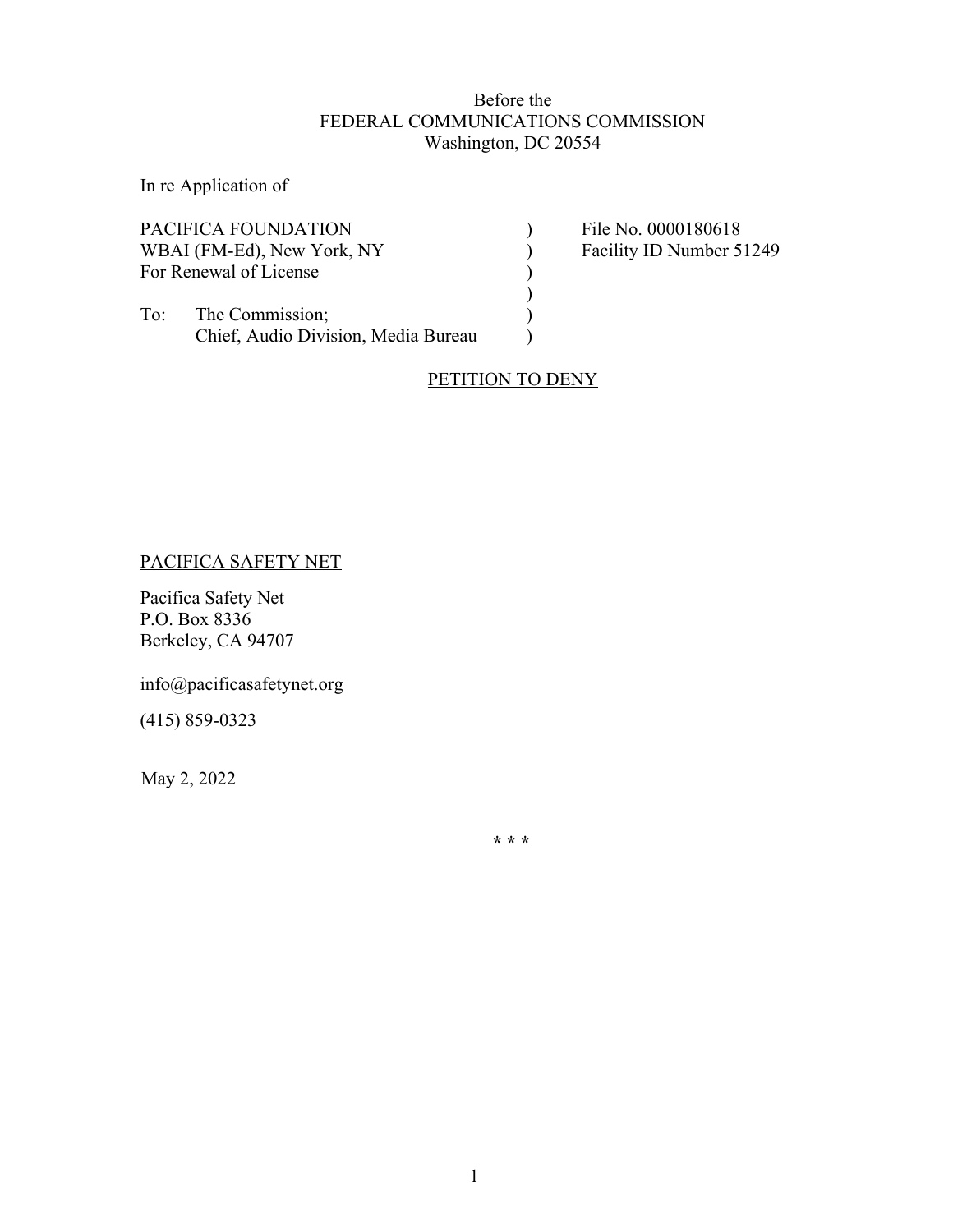# **TABLE OF CONTENTS**

| $\mathbf I$  |                |                                                                                                                                                                                                                                    |
|--------------|----------------|------------------------------------------------------------------------------------------------------------------------------------------------------------------------------------------------------------------------------------|
| II.          |                |                                                                                                                                                                                                                                    |
|              |                |                                                                                                                                                                                                                                    |
|              |                |                                                                                                                                                                                                                                    |
|              |                |                                                                                                                                                                                                                                    |
| Ш.           |                |                                                                                                                                                                                                                                    |
| $IV_{\cdot}$ |                |                                                                                                                                                                                                                                    |
|              | $A_{\cdot}$    | WBAI ROUTINELY AIRS PROMOTIONAL ADVERTISING IN                                                                                                                                                                                     |
|              | B <sub>1</sub> | WBAI IS IN VIOLATION OF COMMISSION RULES REQUIRING<br>THE PUBLIC DISCLOSURE OF DONORS SUPPORTING SPECIFIC                                                                                                                          |
|              | $C_{\cdot}$    | PACIFICA'S BOARD OF DIRECTORS AND ITS TOP<br>MANAGEMENT, HAVING RECEIVED NUMEROUS<br>WARNINGS ABOUT WBAI'S DISREGARD OF THE LAW,<br>FCC RULES AND POLICIES, HAS ABDICATED THEIR<br>DUTY OF OVERSIGHT AND CONTROLOF THE LICENSEE 14 |
| $V_{\cdot}$  |                |                                                                                                                                                                                                                                    |
|              | A <sub>1</sub> | LAWS, RULES AND POLICIES REGARDING SPONSORSHIP<br><b>IDENTIFICATION AND UNDERWRITER ANNOUNCEMENTS</b>                                                                                                                              |
|              | B <sub>1</sub> | COMMISSION CASE LAW CONFIRMS THE GRAVITY OF THE                                                                                                                                                                                    |
| VI.          |                |                                                                                                                                                                                                                                    |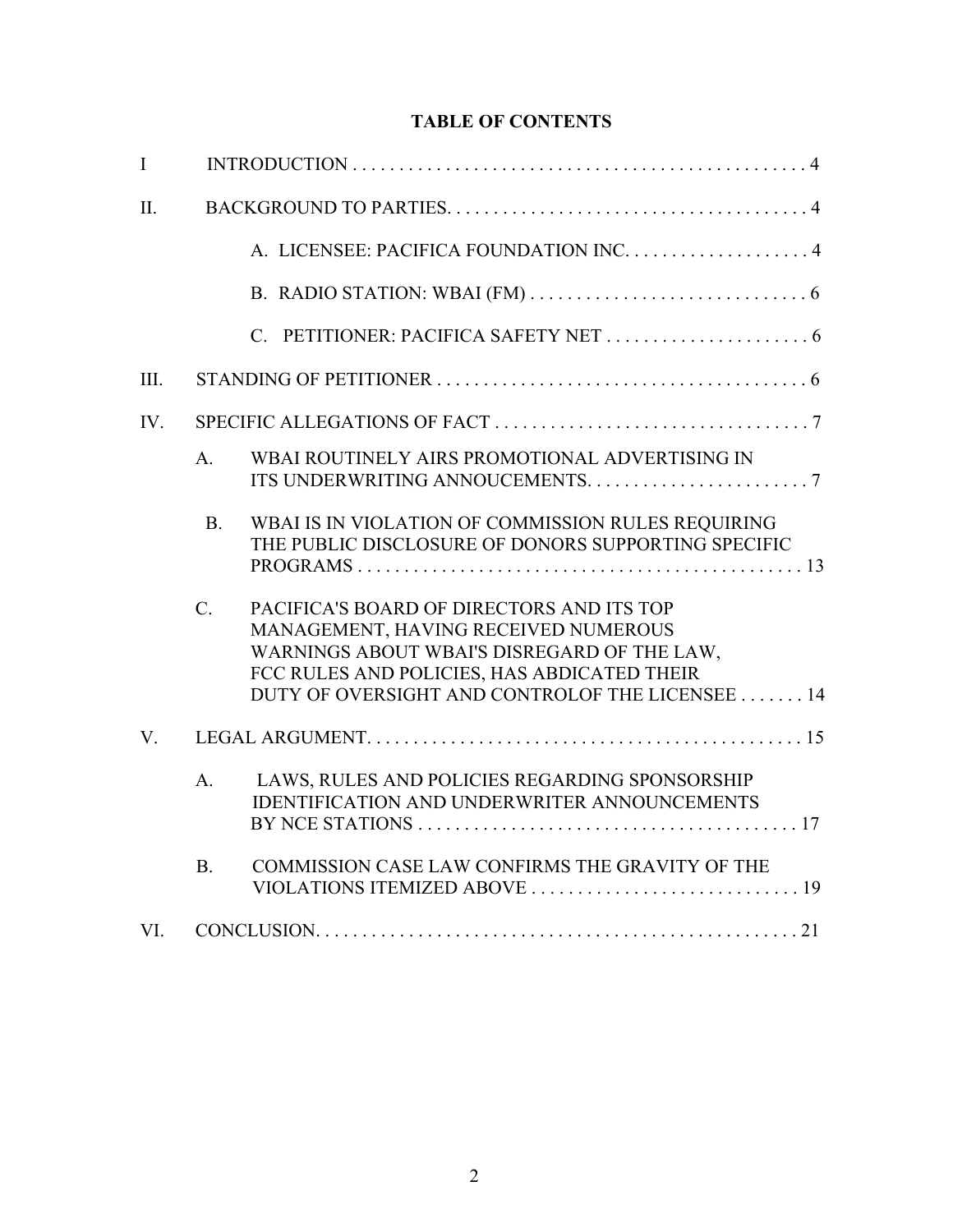### SUMMARY

#### Petition to Deny Renewal Application of WBAI

#### File No. 0000180618

Throughout the recent eight year license period of WBAI-FM, (99.5 mHz, New York, NY) the station has engaged in a number of what we believe to be ongoing FCC violations involving: self-inurement, underwriting, public file omissions, sponsorship ID regulations, and potential pay for play or plugola. These are detailed in the attached petition to deny submitted by Pacifica Safety Net, a  $501(c)(3)$  "friends of" Organization that includes listeners and donors to both WBAI-FM and the other four Pacifica foundation NCE stations, and whose members include New York WBAI listeners residing in the station's service area.

Attached to the Petition are representative audio and written transcripts documenting the problematic programming that has been repeatedly broadcast over the WBAI airwaves during the current license period. These transcripts include highlighted time annotations of what we believe to be the content in violation of FCC regulations. We have intentionally limited the samples to approximately 20 hours of content, though we have collected substantially more examples which we are willing to provide at the Commission's request.

Based on the unlawful acts set forth in the petition, Petitioners set forth several potential remedies detailing what we hope can be done to address the ongoing compliance issues at WBAI through detailed actions by the Commission.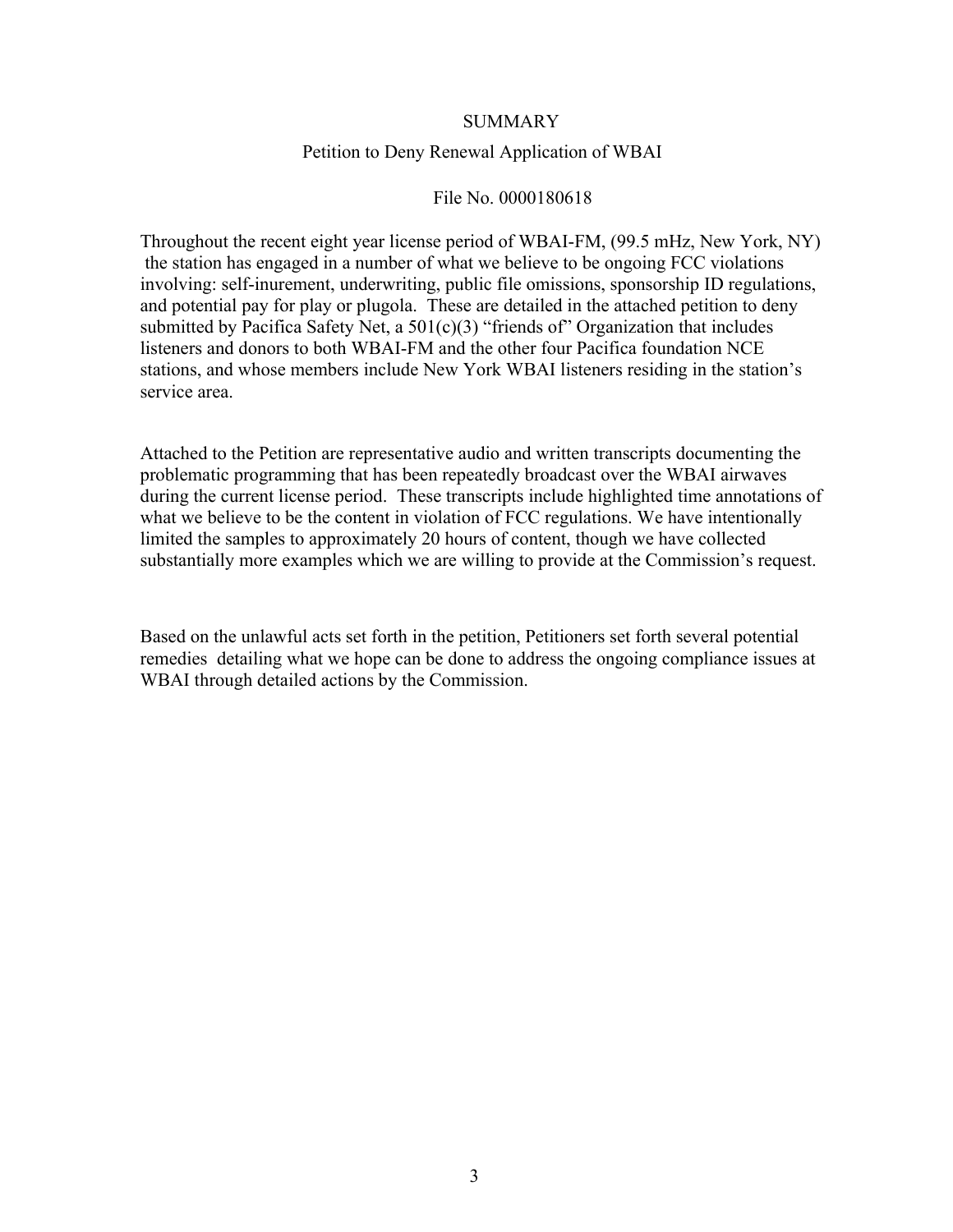### Before the FEDERAL COMMUNICATIONS COMMISSION Washington, DC 20554

In re Application of

|     | PACIFICA FOUNDATION                 | File No. 0000180618      |
|-----|-------------------------------------|--------------------------|
|     | WBAI (FM-Ed), New York, NY          | Facility ID Number 51249 |
|     | For Renewal of License              |                          |
| To: | The Commission;                     |                          |
|     | Chief, Audio Division, Media Bureau |                          |
|     |                                     |                          |

### PETITION TO DENY

Pacifica Safety Net ("PSN" or "Petitioner"), a 501(c)(3) media foundation of concerned listeners and donors to WBAI and to other Pacifica Foundation licensed radio stations, hereby petitions to deny the application for renewal of license of WBAI submitted on January 21, 2022, by Pacifica Foundation.

#### **I. INTRODUCTION**

WBAI (FM) is a noncommercial educational broadcast station (NCE), licensed by the Federal Communications Commission (FCC), to and operated by the Pacifica Foundation, Inc., a California non-profit corporation. Throughout most of the pending renewal term the station has engaged in conduct not consistent with Federal Law and FCC rules, regulations and policies governing the use of air time by noncommercial, educational entities. Taken as a whole, these deficiencies reflect a wholesale default of oversight and control by national and local management.

The violations we allege include specific instances of failure with respect to Commission rules and policies concerning payola, pay-for-play regulations, sponsorship identification requirements, on-air underwriting rules, personal inurement restrictions, material omission of required public file submissions, and lack of licensee oversight and control.

### **II BACKGROUND TO THE PARTIES**

### **A. LICENSEE: PACIFICA FOUNDATION, INC.**

The license holder, Pacifica Foundation Inc., is a 501(c)(3) donor-funded California not-forprofit corporation with assets valued at over \$120 million. It is the oldest independent noncommercial media network in the United States. Pacifica owns and manages five noncommercial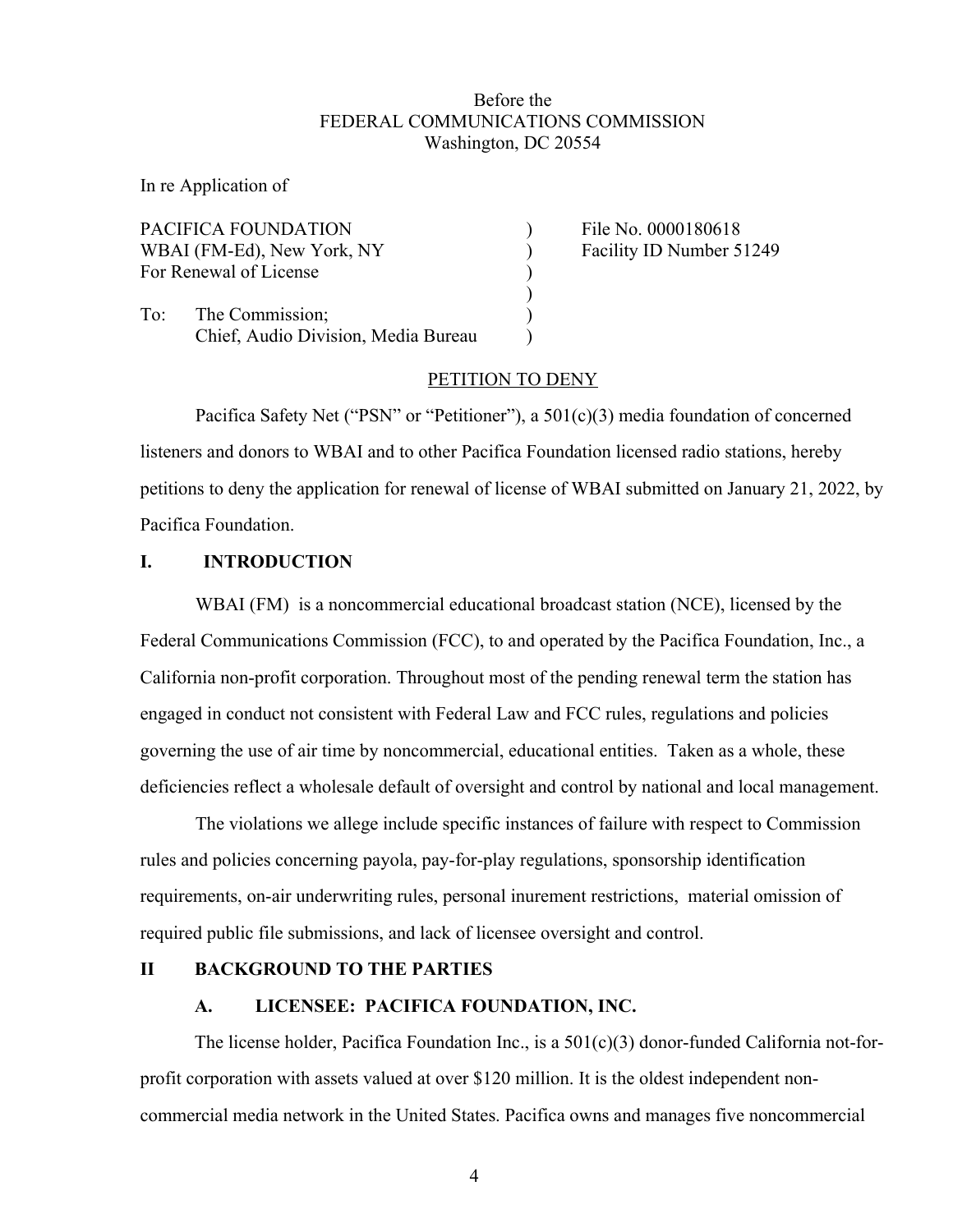FM radio stations in five of the top ten media markets, with signals potentially reaching over 60 million listeners: KPFA in the San Francisco Bay area (founded in 1949); KPFK in Los Angeles (1959); WBAI in New York City (1960); KPFT in Houston (1970); and WPFW in Washington, D.C. (1977). Pacifica is currently supported by under 40,000 donors; 65% of whom are residents of California.

Pacifica's KPFA was the first listener supported broadcast station in the United States, since 1949 pioneering the concept of member support that is the cornerstone of U.S. public broadcasting today. The organization's main contribution to U.S. journalism has been the consistent airing of alternative perspectives on American and global politics, and the celebration of cultural, ethnic, musical and artistic diversity.

#### **B. RADIO STATION: WBAI (FM)**

WBAI-FM serves the greater New York metropolitan area. It was purchased by philanthropist Louis Schweitze in the 1950's. Mr. Schweitze donated it to the Pacifica Foundation in 1960. Throughout the 1960's and early 70's WBAI played a major role in the evolution and development of the counterculture, including anti-Vietnam war activists and live protests, gay rights activists, women's rights, and anti-nuclear programming. WBAI also was instrumental in introducing iconic artists to the world: Bob Dylan, Janis Ian, John Corigliano, Philip Glass, and John Cage, to name just a few.

WBAI is licensed and operated as an NCE but its channel is not reserved and it is located in the non-reserved band. It would have high value in a sale, lease or time brokerage to a commercial licensee or user. Despite having the best signal coverage of any of New York's public radio stations WBAI's listenership has deteriorated to become one of the least-heard stations in the Metropolitan area. It averages between .01 and .02 percent, that is one  $10<sup>th</sup>$  of  $1\%$  of radio listeners in the New York market.

# **C. PETITIONER: PACIFICA SAFETY NET**

Petitioner PSN is an independent 501(c)(3) media foundation of concerned listeners and donors to Pacifica Foundations and its licensed radio stations. PSN is a not-for-profit organization led by current and former Pacifica Foundation board of directors, donors, and listeners and dedicated to raising money, outside the purview of Pacifica Foundation management, to protect the

5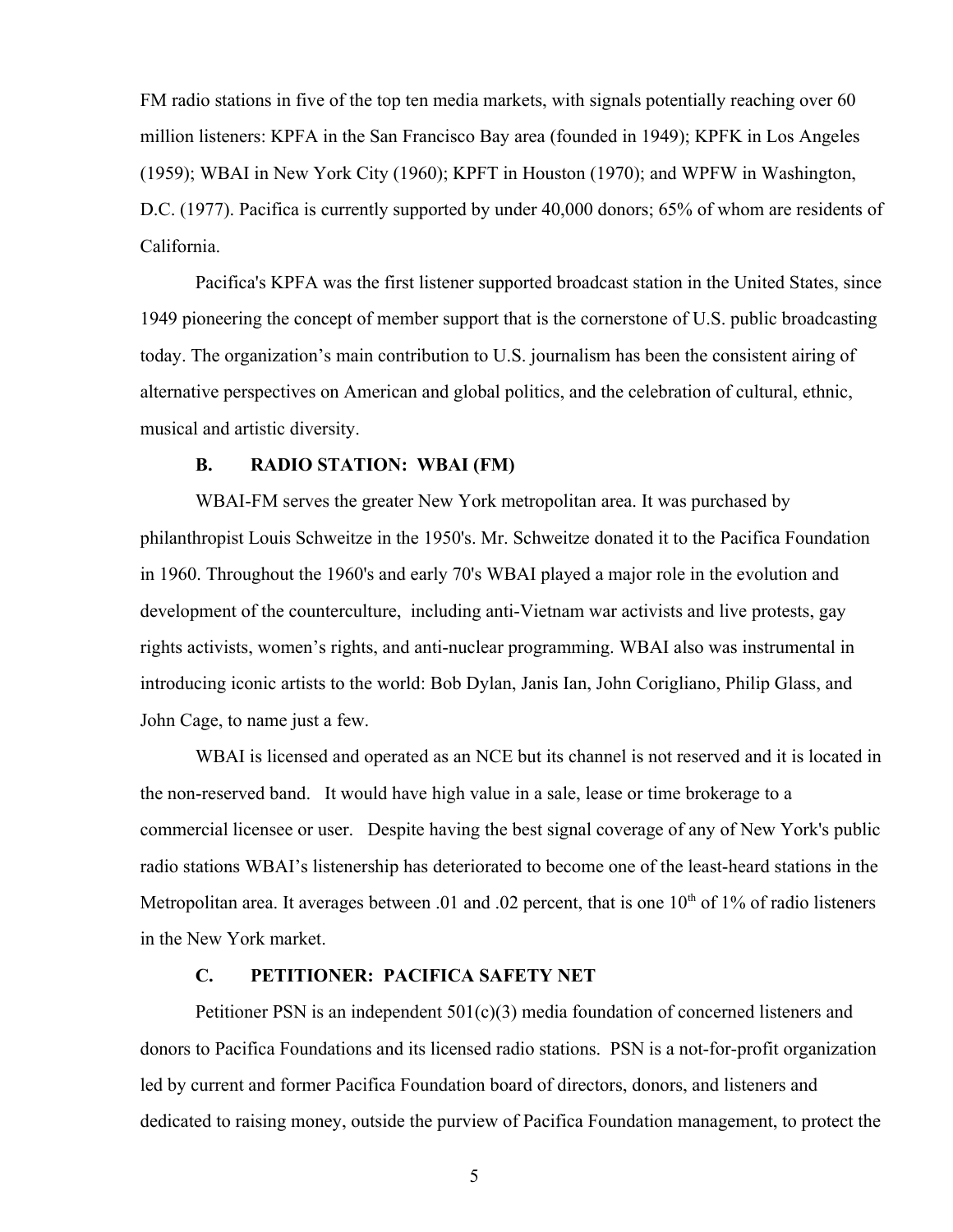local stations from the immediate dangers they face. PSN's mission is to keep the Pacifica stations and their unique program service on the air so they may continue to elevate the discourse on controversial public issues, promote diversity, and respect the health and safety of listeners throughout the United States. PSN is funded by donations and by volunteer support.

### **III. STANDING OF PETITIONER**

PSN has standing under Section 309(d) of the Communications Act, 47 U.S.C. Sec. 309(d) to submit this Petition to Deny. As stated, PSN is a California-based  $501(c)(3)$  non-profit corporation. It operates the website [www.pacificasafetynet.org.](http://www.pacificasafetynet.org/)

Attached as Exhibit #1 to the Declaration of Sherry Gendelman ("Gendelman Decl.") is the PSN mission statement. Exhibit #2 to her declaration is a select list of PSN members with their residential addresses in the New York City listening area, to establish direct status as interested parties.

For both these reasons, as well as being donors to the Pacifica Foundation, Petitioner has standing to file this Petition, 47 U.S.C. Section 309(d); *Office of Communication of the United Church of Christ v FCC*, 359 F.2d 994 (D.C. Cir. l966) ("UCC v. FCC"); See also Section 73.3584 of the Rules and Regulations, 47 C.F.R. Sec. 73.3584.

#### **III. SPECIFIC ALLEGATIONS OF FACT**

# **A. WBAI ROUTINELY AIRS PROMOTIONAL ADVERTISING IN ITS UNDERWRITING ANNOUCEMENTS**

WBAI has willfully and repeatedly broadcast paid programming without identifying the sponsor of such programming, Examples abound. For instance, in a clear appearance of corruption and pay-for-play, a self-inuring WBAI Producer named Gary Null generates income by hawking his company's for-profit products and services on WBAI's airwaves. As set forth more fully in the attachments to the accompanying Declaration of Sherry Gendelman, regular programs devoted exclusively to promoting WBAI host Gary Null's "nutritional supplements" are repeatedly pitched over the airwaves as part of a "pay to play" operation involving WBAI management. Relevant examples include the following: [1](#page-5-0)

<span id="page-5-0"></span><sup>1.</sup> As set forth in the accompanying Declaration of Sherry Gendelman, Petitioner has obtained recordings of numerous programs broadcast on WBAI, including those featuring the hosts Gary Null, Christine Blosdale and Eric Corley. Although Petitioner is unable to submit the audio recordings through LMS as part of the Petition, Petitioner is submitting copies of these audio recordings as attachments to the Petition mailed to the Chief of the Audio Division, the Chief of the Enforcement Bureau, and legal counsel for WBAI/Pacifica. Copies of these audio recordings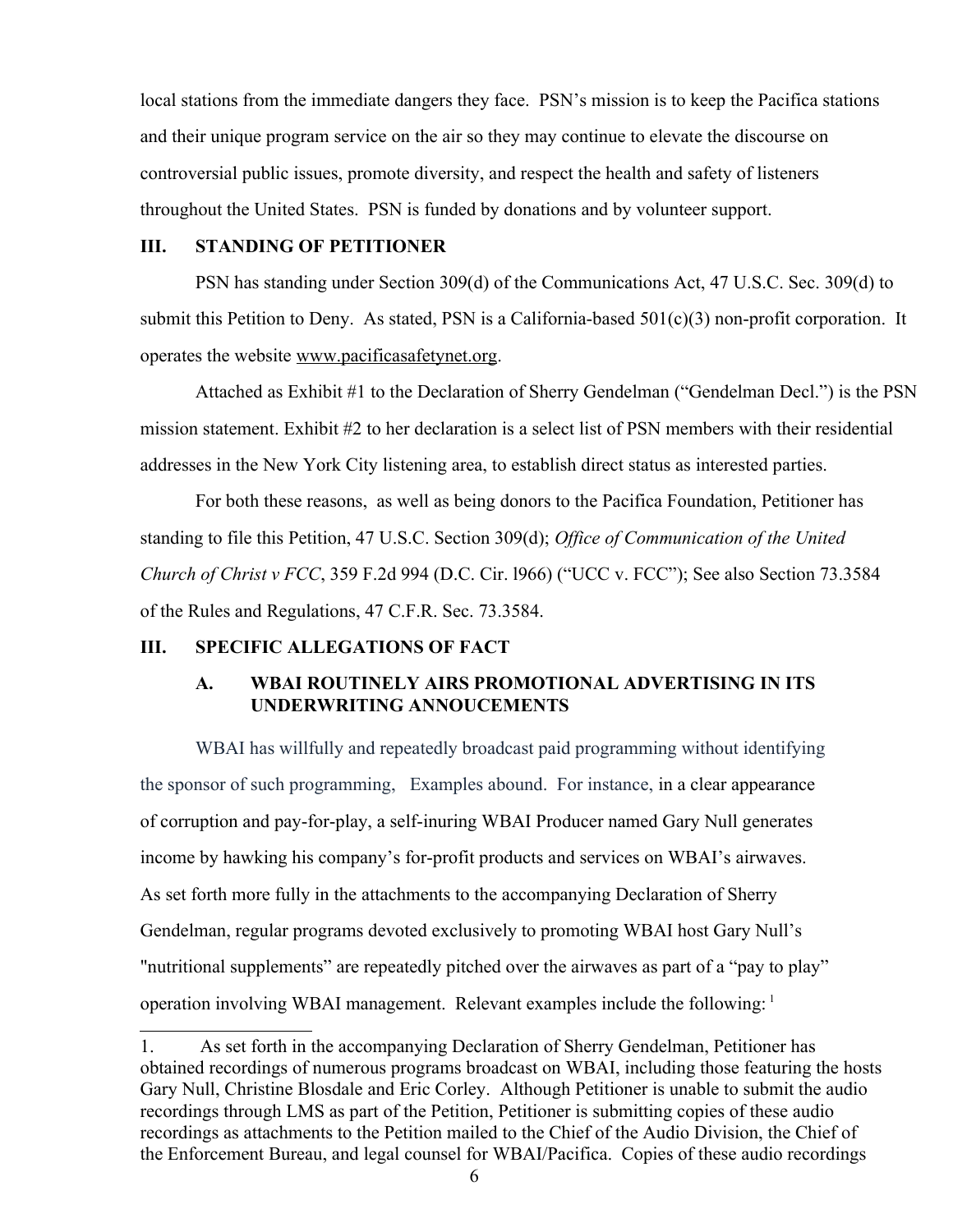1. *Recording of WBAI broadcast: Gary Null Special concerning his "Nitric Cell Stuff" nutritional supplements, recorded on January 16,* 2021 (*See* Gendelman Decl., Exh. 3).

Co-Host Linda Perry (WBAI Program Director) (Commencing at 32:50): "5166203602 is the number to call to get nitric cell stuff. Gary Null's new stuff. Just not even out on the market only for WBAI listeners nitric cell stuff for \$90 pledge to WBAI. And to help this listener sponsored station, call in the phones are open now. 516 620 3602, 516 620 3602 to join the call calling right now and ask for this nitric cell stuff"

Co-Host Linda Perry (52:42): "Gary Null is speaking about the importance of nitric oxide and he has created a powder which will increase blood flow it will help you to make yourself healthier to make yourself more active to even what was that it would increase your bone mass. It's one of the things that can do that. increase circulation nitric cell stuff \$90 for the nitric cell stuff a new product from Gary no 516 620 3602 helps improve blood pressure." *Id.*

2. *WBAI broadcast recording of Gary Null Special concerning his "Sleep Stuff" nutritional supplements, recorded on or about February 10, 2020* (Gendelman Decl., at Exh. 4)

Co-Host Linda Perry (48:06): "Oh, well. Oh, well. So this is listener sponsored WBAI in New York. We're talking with Dr. Gary Null. And we have some offers for you to become a member of WBAI. We're running out of time \$99 a pledge of \$99 will give you Gary Null's sleep stuff. Just a scoop of it into some liquid that you prefer will help you destress and fall asleep. And also the DVD de stress naturally that we've been talking about 516 620 3602 is the number to call \$99 pledge just say that you want Gary Null's sleep stuff and the DVD that we're throwing in de stress naturally 516-620-3602 Can we see some calls coming in right now join the caller who's calling and asking for Gary Null's sleep stuff. And the destress naturally DVD 516 620 3602 is the number to call. You can also go to our website, give to wbai.org and grab the thank you gift there. Gary Null's sleep stuff and de stress naturally a DVD that we've been talking about a film, one of Gary Null's films that he's produced about what causes stress and how to alleviate stress, which we've been talking about. And the sleep stuff. Tell us a little more about what's in that sleep stuff Gary 516-620-3602 is the number \$99 we'll get you Gary Null's sleep stuff and the DVD de stress naturally Gary Null's film.

Co-Host Linda Perry (52:27): "So Gary. Gary knows sleep stuff plus the de stress naturally DVD the film all for you for \$99 as a contribution to 100% listener sponsored WBAI in New York. Please call us now. 516 620 3602 ask for a Gary Null's sleep stuff. We could call it Gary Null's calm stuff. Destress but ask for Gary Null's sleep stuff. Gary, Null's sleep stuff and destress naturally, the DVD for a \$99 contribution to WBAI in New York. All the money goes to WBAI to running this radio station so that it can continue to bring you the information that you like to listen to the conversations you want to hear and the different insights into areas that maybe you didn't know about before, but you know now because you're listening to WBAI 516 620 3602 ask for Gary Null's sleep stuff, and the destress naturally DVD and become a member of WBAI. By doing that if you're a Gary Null listener and you appreciate Gary Null and the knowledge that he brings to his products in the knowledge and experience and the research then ask for the Gary Null's sleep stuff and the de stress naturally film or just ask for the Gary Null's sleep stuff. And we'll we're throwing in the film. That is for a \$99 contribution to WBAI we

also are available for download via the URL identified in the accompanying Gendelman Declaration.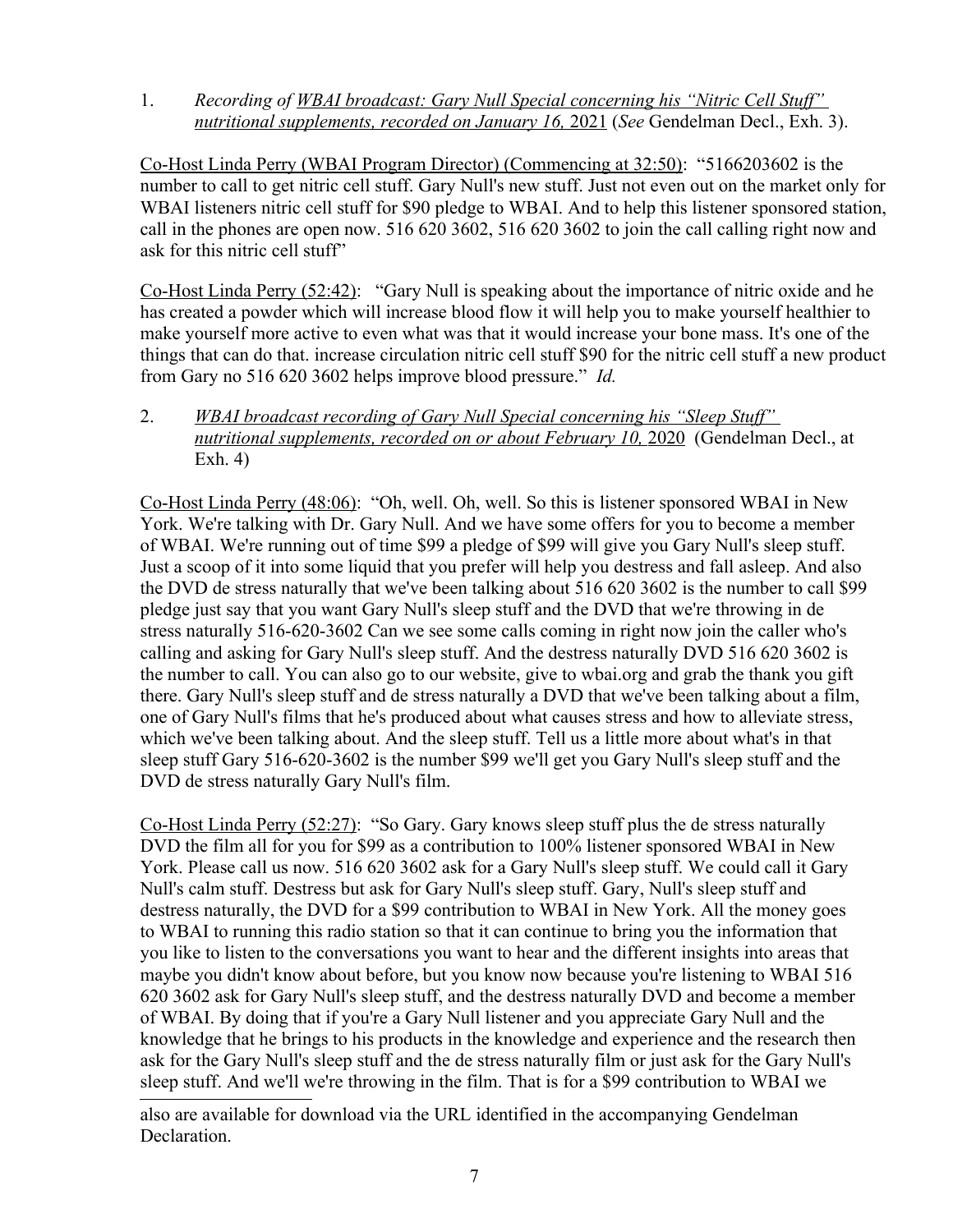have very little time left 516 620 3602. That's the number to call to become a listener sponsor \$99 for the Gary Null's sleep stuff, and they destress naturally film 516 620 3602 join the people who are calling now and join WBAI. 516 620 3602. or go to our website. Give to WBAI.org. And, Gary, I want to thank you for being so generous with your time and your knowledge and your expertise. You are just fabulous."

# 3. *WBAI broadcast recording of Gary Null Special concerning his "Triple Stuff Pack" nutritional supplements, recorded on December 28, 2019* (Gendelman Decl., Exh. 5)

Gary Null (01:31): "Our scientists are now reviewing the blood workup. And they'll tell me yes or no. We created a whole new scientific paradigm. Or we just got people healthier. One or the other."

Gary Null (02:30): "We increased bone mass 2.3 to 3%. In, in all the people and the highest bone mass increase was the woman who had also processed who was 94."

Linda Perry (09:01): "Gary has a treat for everyone. What we're offering today a special three things, the red stuff, green stuff, and also the muscle stuff. And we're offering the three together as a pack for listeners sponsor WBAI for listeners to call in and to become members of WBAI by calling 516-620-3602 for a pledge of \$160 you get a thank you gift of the muscle stuff, the green stuff and the red stuff. So can you tell listeners a bit about what this is?"

Gary Null (09:35): "I invented green stuff for myself and my mother 30 years ago. In fact, it was 33 years ago, I was going on tour and I knew that where I was there was not going to be any healthy food I could eat. I was going out to Cheyenne, Wyoming. Nice people not a good diet and big on beef and potatoes and white bread. So anyhow, what I did is I had a garden down at my organic farm. And it was about five acres, and I just harvest everything and Houston. And a friend of mine, a friend of mine then said, let's try this without heat. I said, Okay, so that's what we did, we dried all these vegetables. And so when I, when I was out on the road, I found that I could take a scoop of this throughout the day, and I just felt so much energy you couldn't imagine.

That was terrific. And when I got back, about a month and a half later, I'm in the Institute of fire biology in my lab and I felt something I sitting at my desk, and I'm rubbing my forehead, and I suddenly felt somehow when I looked in the mirror, and suddenly, where I have male pattern baldness, all the men in my family do. Suddenly there, I saw little hair growing. Whoa, you know, I had done everything I could to get my hair grow, and nothing was causing growth. And so I thought, well, how did this happen, and the only thing I could imagine that time was different in my life was the that powder that I made, but I had to redo the whole thing all over again, because I didn't keep track of what was growing in the garden. And so I grew everything again. And again, I tried it. And this time, I asked some of my friends who had thinning hair to try it. And they tried it and it worked.

And then I did the largest study I've ever done. For 1500 people 5000 showed up, it took a year to see could we reverse male and female pattern baldness, and a group of people who stuck to a very specific protocol, and it worked. So that was the first thing but then my mom, no matter how many times I would say, look, please just stop with all the bad food that you're eating, you smoke three packs of cigarettes a day, you're drinking coffee all day. And you know, you're eating this same old food, and it's not healthy. And she's Well, she's you know, but I'm used to it. And you know, and I'm old. And as a mom, you're 50 years old, you're not old. She said, well, I feel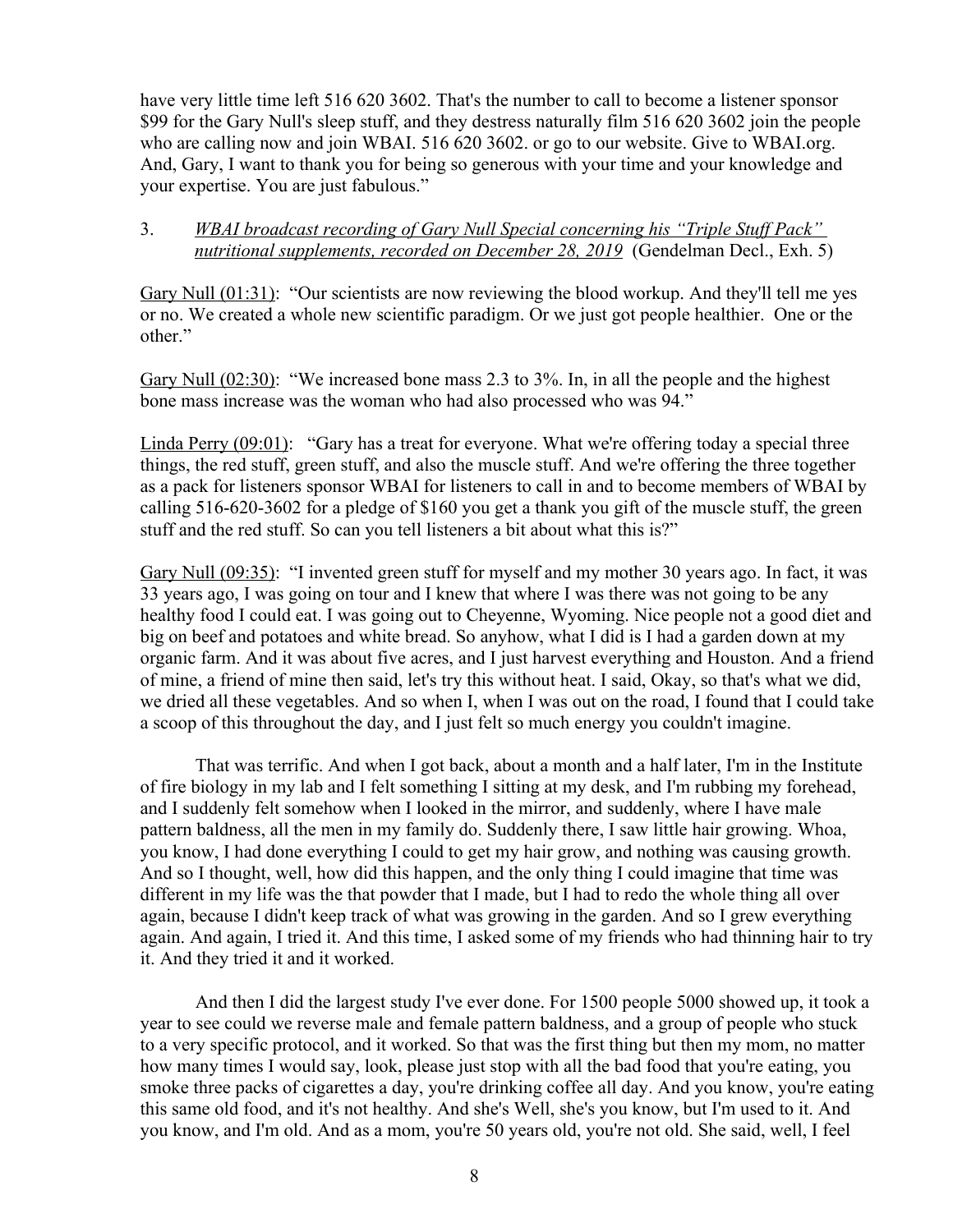old. So I said, if we just do this, we just try this. Okay, she wouldn't change anything else. So I gave her a bottle of this huge bottle. And then I just kept sending her models of it. And it made a difference, she felt substantially better."

Co-Host Linda Perry (21:00): "Okay, so what we're offering is Gary Nulls triple Stuff Pack. It's the green stuff, the red stuff and the muscle stuff for a contribution to WBAI of \$160. If you would get these separately, they'd be that cost you a lot more. It's the Gary Nulls triple Stuff Pack that you asked for when you call 516 620 3602. Or you can go to our website, give to wbai.org. And if you just put in Gary Null, you'll see it comes up triples Stuff Pack for a contribution of \$160 to listener sponsor WBAI in New York."

Although the above products are couched as "premiums" offered in exchange for donations to WBAI, substantial evidence indicates that Gary Null retains much of the proceeds from products and services offered on his shows. For instance, a WBAI Treasurer's Report dated May 9, 2017 states:

"The local Finance Committee was told by WBAI General Manager Berthold Reimers that a retreat has been offered by Gary Null as a premium; the payment for the retreat is \$2,500, and that payment is being sent to Mr. Null, after which Mr. Null pays WBAI \$500, the other \$2,000 goes to pay for the actual retreat. Committee members raised questions about the legality of this way of handling the payment. They believe that the money must legally go to WBAI as the charity to which the payment is being made, and that WBAI should then pay Mr. Null the \$2,000. There is also a question regarding the issue of the tax deduction credit which the listener should receive. If the \$2,500 payment for the premium is paid to Mr. Null and he gives the \$500 to WBAI is Mr. Null getting the tax deduction or is the listener who's actually paying for the premium getting the tax deduction?"

*See* Gendelman Decl., Exh. 18 (highlighted text)

Similarly, a WBAI Treasurer's Report dated February 10, 2016 states:

"The General Manager told the local Finance Committee that a recent Gary Null retreat that was a fund raiser for WBAI had grossed about \$200,000 but that WBAI's net from that event was only about \$6,000. Committee members were concerned about WBAI only getting what amounted to 3% of the overall gross as a contribution after having contributed on-air publicity for this event. There were questions regarding the conformity of this arrangement to the charity laws of New York".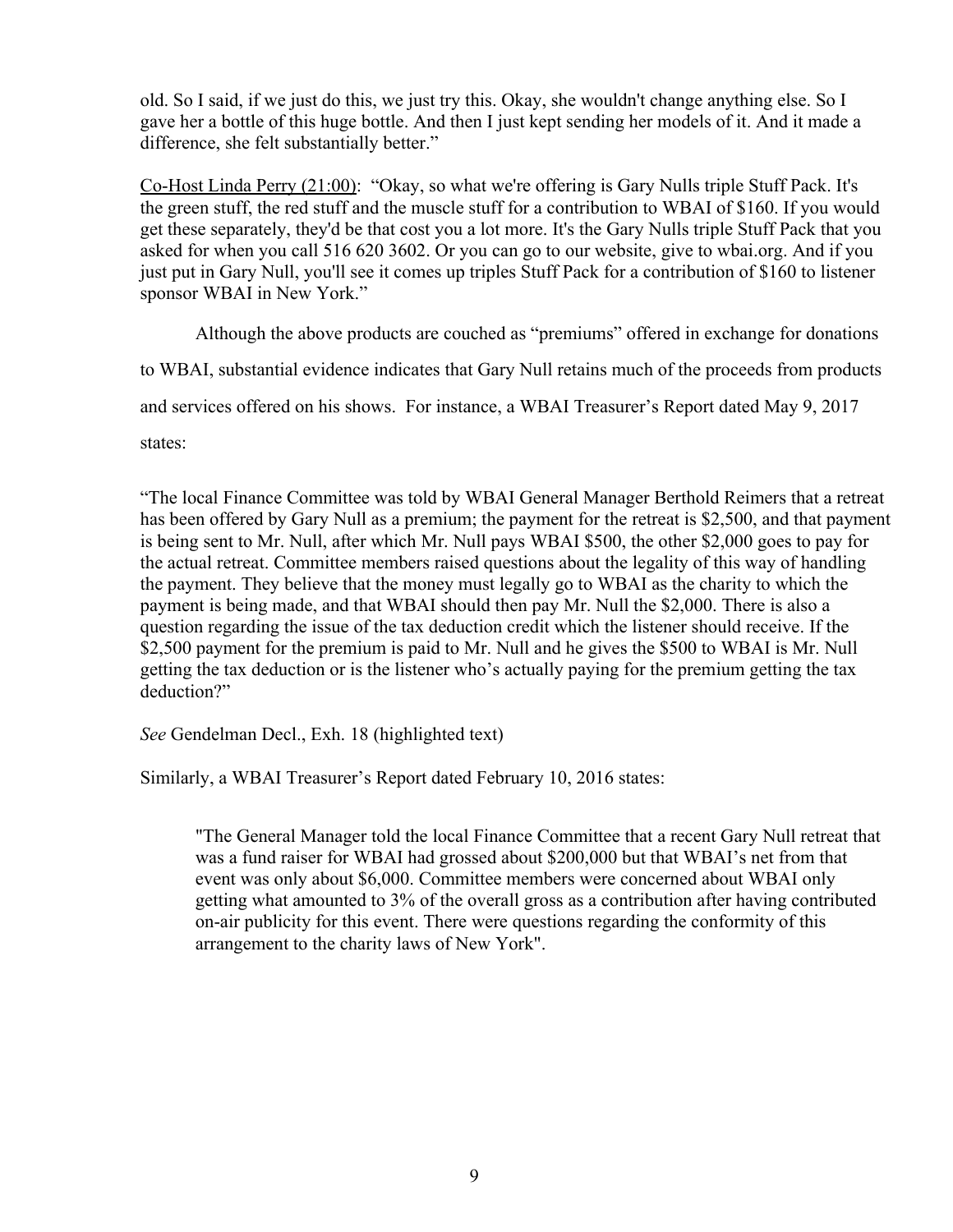See Gendelman Decl., Exh. 7 (highlighted text).<sup>[2](#page-9-0)</sup> See also Gendelman Decl., Exhibit 8 (WBAI Profit and Loss Statement for the period July-August 2019, with pink highlighted text documenting income and third party payments with respect to "Premiums – Gary Null".

Transactional program producers with prohibited financial products involving compensation from multilevel marketing schemes now are a constant on WBAI. Numerous examples are noted in the exhibits attached to this petition. Besides the egregious Gary Null "infomercials" noted above, WBAI's Christine Blosdale Presents series of fundraising specials include numerous beauty products, "how to" programs, alternative healing and other services. One example is a special program on WBAI promoting Christine Blosdale's "The End of Suffering" Products, broadcast on or about April 23, 2020 (Gendelman Decl., Exh. 14). Relevant portions include the following:

Co-Host Brent Michael Phillips (Time Code 35:56): We have been programmed by our ancestors, especially our parents to suffer and worry to live in anxiety and fear. Hmm. And so there's when we have all these codes inside of us that are attracting that. And so it's really wonderful. I have this patent pending technology, that you just listen to it with headphones, and it will then train you into a what's called a theta brain state.

 Christine Blosdale **(**38:42): All included in this program. That's right. The End of Suffering. And this is available. This is a what I love about this too is we don't we don't have to send anything out. We don't people don't have to wait for you know, for anything to be delivered. This is something that all we need is and Folks, we just need your email address. And we will be sending you this as a as a special link. Yes, access to this program. And this is this is currently I know this is available on your website, you have this on your website.

 Brent Michael Phillips **(**39:16): Yes I do. Anyone that wants to pay the full price, you can hop over to my website at www.awakeningdynamics.com, and it's listed there for \$397.

Christine Blosdale (39:18): So it's close to \$400 on your website, and you can go I've checked before the show I did. But we're offering it and wonderful Brent Michael Phillips is is offering this technology for you and the world for a donation to this radio station because he's just a very extremely generous human being with his life and his talent. And he's offering it to free \$150 donation to this radio station. So I think it's an incredible offer for our listeners. It's an incredible journey and powerful, powerfuI I don't want to it's not medicine, but it feels like it is. It is something that is so, so powerful can apply to every aspect of somebody's life.

<span id="page-9-0"></span><sup>2</sup>. *See also* Gendelman Decl., Exh. 11 (Email from Neal S. Greenfield, Esq., General Counsel of Gary Null & Associates, Inc. to WBAI staffer Berthold Reimers dated August 5, 2019 alleging fraud by WBAI in connection with offering Gary Null "Curing the Incurable" cookbooks as premiums for pledges despite the lack of any existing copies).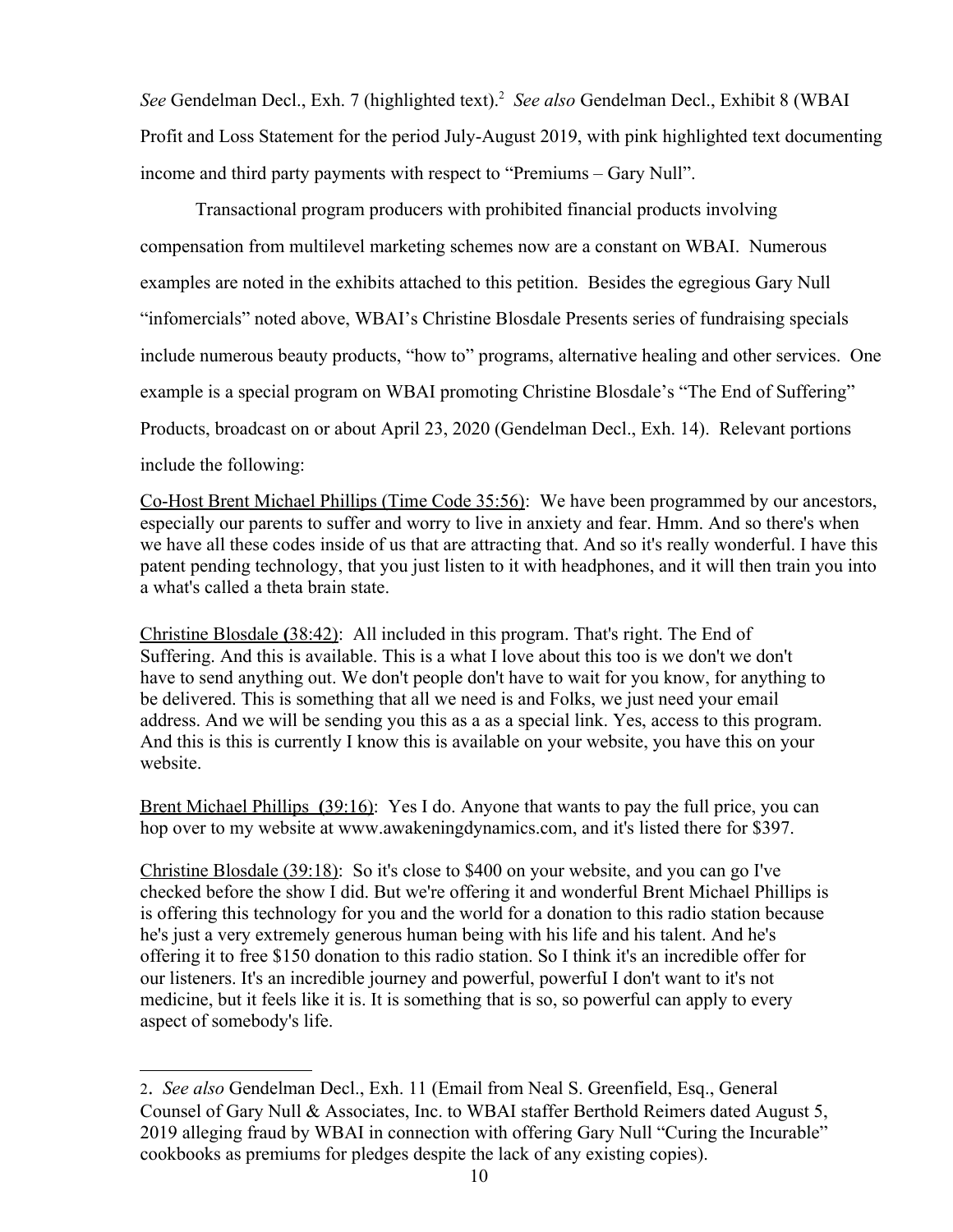Additional transcripts of Christine Blosdale infomercials are set forth in the Gendelman Decl. at Exhibit 15 and Exhibit 16. Petitioners further submit on information and belief that Ms. Blosdale receives a bonus on per unit sales of on-air product where she has acted in the capacity of publicist for the product producer.

Violations of self-inurement and nondisclosure of underwriting regulations at WBAI are not just restricted to snake oil or alternative beauty product sales. A long running hacking program called OFF THE HOOK PROGRAM has run unabashed promotions for attendance to their for-profit, bi-annual Hackers Conference, (The HOPE Conference or Hackers On Planet Earth).<sup>[3](#page-10-0)</sup> Significantly, the show's host Eric Corley (aka Emanuel Goldstein) owns the conference through his online magazine [2600.com,](http://2600.com/) a publication he owns and promotes shamelessly on his WBAI radio show. *e.g.,* Gendelman Decl., Exh. 17 (Eric Corley hosted "Off The Hook" program dated April 6, 2022, commencing at Time Code 35:26)

"And as is our tradition, in April, when there's a Hope conference coming up later in the year, we give 10% of all Hope ticket sales for the month of April to EFF as a donation. So we encourage people who have not yet decided to come to Hope or who just want to buy a ticket and support the conference and EFF go to [hope.net](http://hope.net/) all the details are there. Hope, of course, hackers on planet Earth, that's our bi annual, bi annual one, that means every two years. We have that conference every two years. And it's it's an amazing gathering place for people from all over. I think we're going to have all kinds of interesting presentations, displays on what's going on in Russia, the whole Ukrainian situation and just ways from a hacker perspective that we can address world situations like this, as well as the talks about the Coronavirus, and just the hacker culture in general, there's still time to submit talk proposals or workshop proposals or seminars or all kinds of different things.

Again, all the details are on [hope.net.](http://hope.net/) It's at St. John's University. First time we've been there that, as I mentioned, tearing down the hotel Pennsylvania. But so many things have changed since the last time we got together in 2018. So I really hope that we see a lot of people this summer because we're recovering from the last two years of hell, we're dealing with a world that's that's tearing itself apart. And we're trying to build something positive and different. We want to hear from you. So [hope.net](http://hope.net/) support EFF comes to the conference, and learn what the real hacker world is all about."

<span id="page-10-0"></span>3 Pulitzer Prize-winning business reporter, Michael Hiltzik from The Los Angeles Times, did an investigative story on this type of transactional programming on WBAI sister station, Pacifica's KPPK Los Angeles station. WBAI shares some of its pre-recorded fundraising programming with KPFK LA. *See* M. Hilltzik, "*Column: The Crisis at Iconic Public Radio Station KPFK Gets Deeper*," Los Angeles Times, Feb. 7, 2020 (available at

[https://www.latimes.com/business/story/2020-02-07/crisis-at-pacifica-kpfk\)](https://www.latimes.com/business/story/2020-02-07/crisis-at-pacifica-kpfk).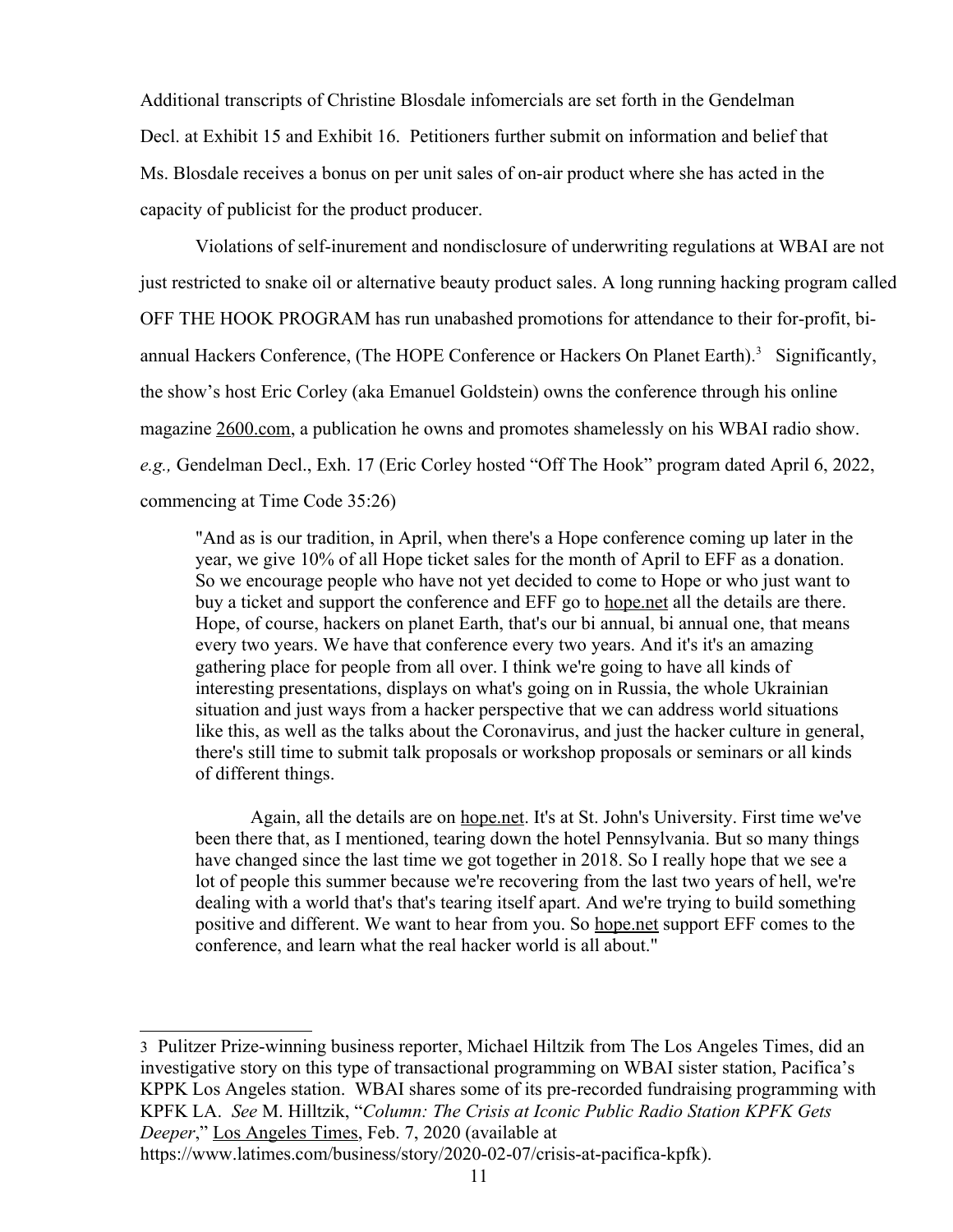*See also* Gendelman Decls., Exh. 20 and Exh. 21 for additional highlighted examples from the WBAI program "Off the Hook" promoting the HOPE Hacker Conference.

The above transcript excerpts demonstrate that the required line between noncommercial and commercial activity is routinely obliterated at WBAI. Review of WBAI transcripts cited in this Petition reveal programming to constitute little more than commercial cable TV infomercials for the premium items provided by the program's hosts. Rather than occasional pledge breaks during routine programming, these infomercials hawking products and services sponsored by WBAI hosts constitute *the entire subject matter of programming*. These shows "flip the script" of traditional NCE fundraising. Rather than a few short pledge breaks to explain the station's premiums and invite listener pledges, WBAI instead broadcasts an ongoing stream pledge breaks, with only short breaks for program content.

More troubling is the fact that program hosts act on-air as if they are employed by the company providing premiums rather than being a staff member at the radio station. Excessive time and repetition is spent complimenting and praising the services and products being "sold" and the guests from those companies. As so little actual program content is provided, the entire program constitutes little more than a commercial for the premium provider rather than a special fundraising effort by the radio station.

In addition, there is currently an ongoing U.S. Department of Labor Investigation (DOL Case Number: 9-3290-20-480) into WBAI's alleged practice of ignoring IRS regulations. In further support hereof we are attaching a Memorandum from the WBAI Treasurer, R. Paul Martin dated June 14, 2017, as the entire document is vitally important in showing conflict of interest violations. *See* Gendelman Decl., Exh. 6.

### **B. WBAI IS IN VIOLATION OF COMMISSION RULES REQUIRING THE PUBLIC DISCLOSURE OF DONORS SUPPORTING SPECIFIC PROGRAMS**

Besides the above violations, WBAI's has willfully and repeatedly violated Commission rules regarding the on-line public inspection file, and in particular the rule requiring that a licensee upload and retain donor lists with regard to sponsored programming for two years. Section 73.3527(e)(9) of the Rules provides that a station's public inspection file include the following:

> *(9) Donor lists*. The lists of donors supporting specific programs. These lists shall be retained for two years from the date of the broadcast of the specific program supported.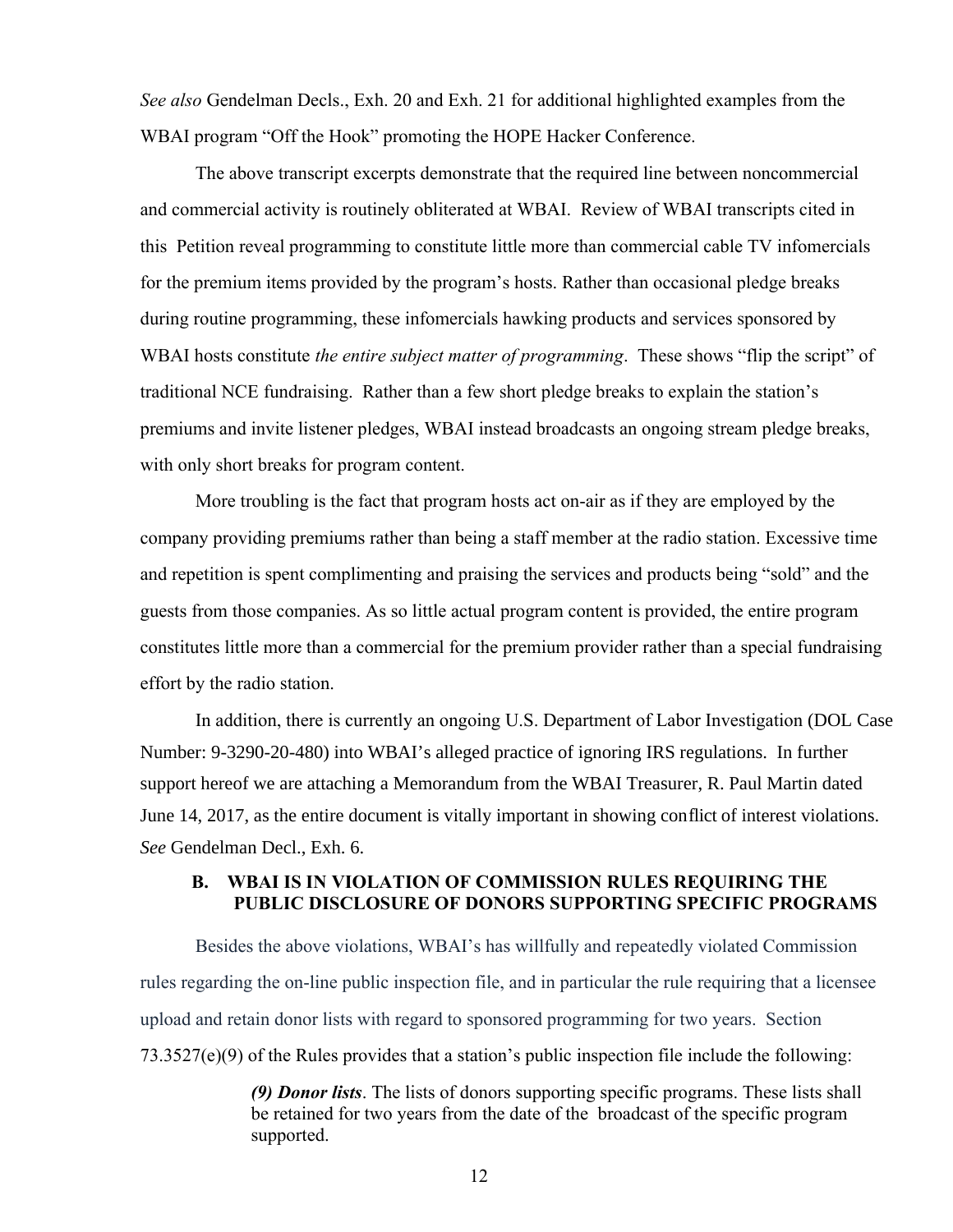Here, there is no indication that WBAI has ever disclosed in its public inspection file lists of donors who support specific programs broadcast on that station. The station's failure to identify the donors promoting specific programs is particularly troubling, when the programs, as discussed above, are little more than promotional advertising.

NCE stations that previously run afoul of these same rules have been sanctioned by the Commission when these violations have been discovered during the renewal process. In one notable example a Notice of Apparent Liability for Forfeiture was issued against Minority Television Project ("MTP"), with an initial penalty of \$14,000 assessed based on the licensee's failure to properly maintain donor and public interest programming lists in the station's public file. *See In the Matter of Minority Television Project*, DA-17 345A1 (2017). In that matter, MTP discovered after filing its renewal application that it had failed to timely place in its electronic public interest file copies of donor lists for the entire license term, as well as failure to upload tv issues/programs lists for from first quarter 2007 through first quarter 2016. These violations resulted in a total forfeiture of \$20,000. *Id*. WBAI's similar and multiple failures here need to be explored through evidentiary hearing.

# **C. PACIFICA'S BOARD OF DIRECTORS AND ITS TOP MANAGEMENT, HAVING RECEIVED NUMEROUS WARNINGS ABOUT WBAI's DISREGARD OF THE LAW, FCC RULES AND POLICIES, HAS ABDICATED THEIR DUTY OF OVERSIGHT AND CONTROLOF THE LICENSEE**

Given the above facts (numerous other egregious program transcripts exist), it is clear that WBAI Management turns a blind eye to these deceptive and unlawful practices despite numerous complaints from senior staff, listeners, donors and organizations such as CPB and health advocacy groups. WBAI management has received on numerous occasions notice of various and significant violations. See Gendelman Decl., Exhibits 9, 10, 11 and 19.

On information and belief, Petitioner submits that this behavior has been facilitated and encouraged over the last eight years due to contributions by dark-money,  $501(c)(4)$  organizations (including Social Uplift, in California and Alliance for Community Elections (A.C.E.) in New York) which are partially funded by WBAI producers and for-profit business programmers. These organizations then recruit and fund Pacifica board election candidates aligned with their interests. Upon their election, these directors then support the continued broadcast of WBAI programming in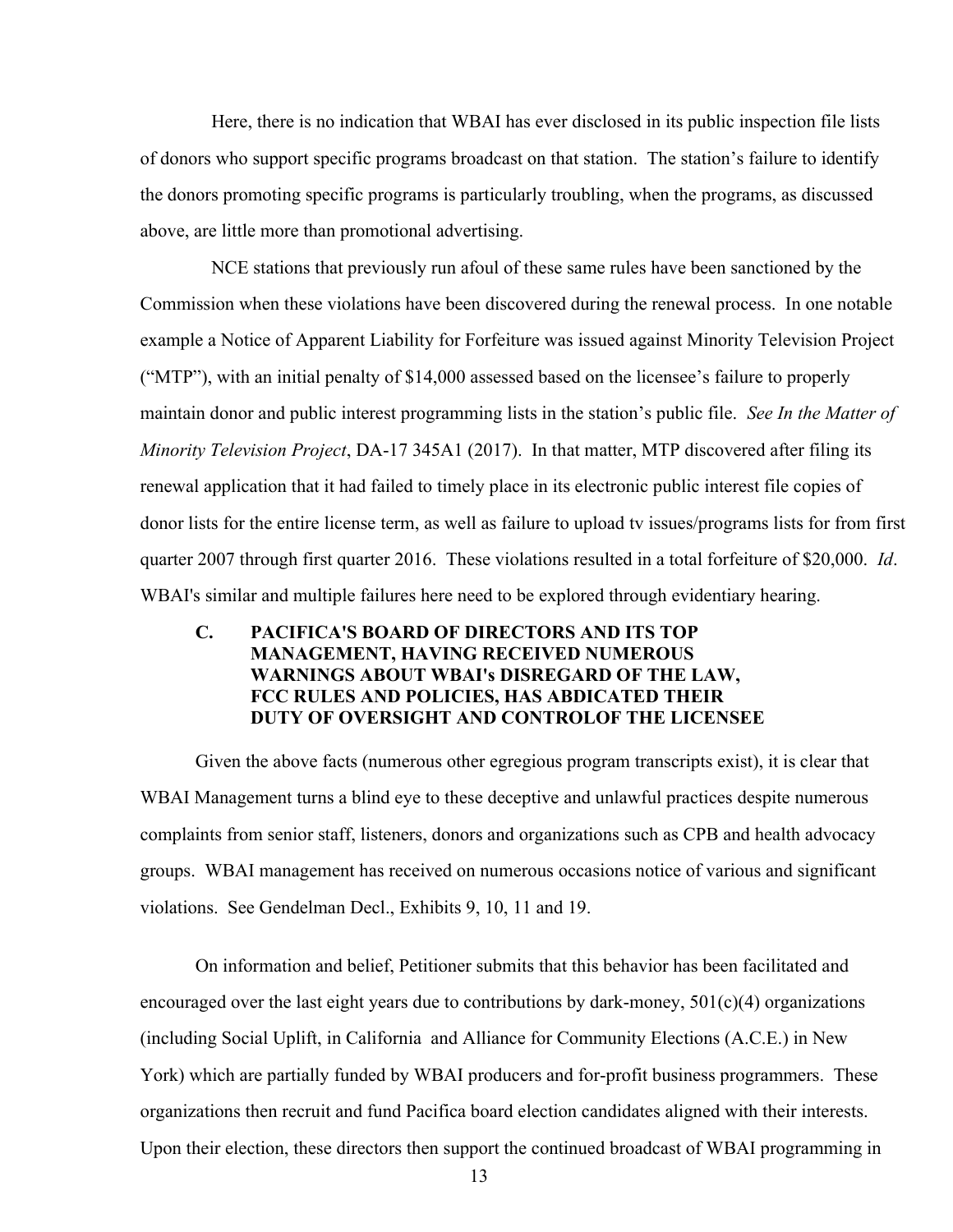violation of the rules cited herein. In recent testimony under oath, the director of the  $501(c)(4)$ , Social Uplift, admitted to taking money for election support from Producer Gary Null's business associate for Pacifica election purposes. Mr. Null's business partner, Steve Brown, is the also director of A.C.E. See Gendelman Decl., Exh. 22).

The consistent lack of an appropriate legal compliance culture and safeguards to ensure that rules are followed are a direct result of tampering by the Board of Directors in the professional broadcast management of WBAI. Numerous executive directors of the foundation, CFOs, independent auditors, station managers, legal counsel and consultants have confirmed this mismanagement at WBAI. However, given the facts submitted herein, it is evident that WBAI and Pacifica have completely abdicated their oversight responsibilities. *See e.g., Trustees of the University of Pennsylvania (WXPN(FM))*, 69 F.C.C. 2d 1394, 44 R.R.2d 747 (1978).

# $\lozenge$ . **LEGAL ARGUMENT**

# **A. LAWS RULES AND POLICIES REGARDING SPONSORSHIP IDENTIFICATION AND UNDERWRITER ANNOUNCEMENTS BY NCE STATIONS**

#### 1. Section 317 and Commission Rules Regarding Payola and Plugola

Section 317 of the Communications Act of 1934, as amended, 47 U.S.C. § 317, requires that broadcasters disclose to their listeners whether any matter has been aired in exchange for money, services or other valuable consideration. Section 317(a)(1) of the Act provides in part that:

All matter broadcast by any radio station for which any money, service or other valuable consideration is directly or indirectly paid, or promised to or charged or accepted by, the station so broadcasting, from any person, shall, at the time the same is so broadcast, be announced as paid for or furnished, as the case may be, by such person….

The Commission has adopted rules at 47 C.F.R. § 73.1212 that expressly detail a broadcaster's responsibility to provide such proper sponsorship identification:

When a broadcast station transmits any matter for which money, service, or other valuable consideration is either directly or indirectly paid or promised to, or charged or accepted by such station, the station, at the time of the broadcast, shall announce: (1) That such matter is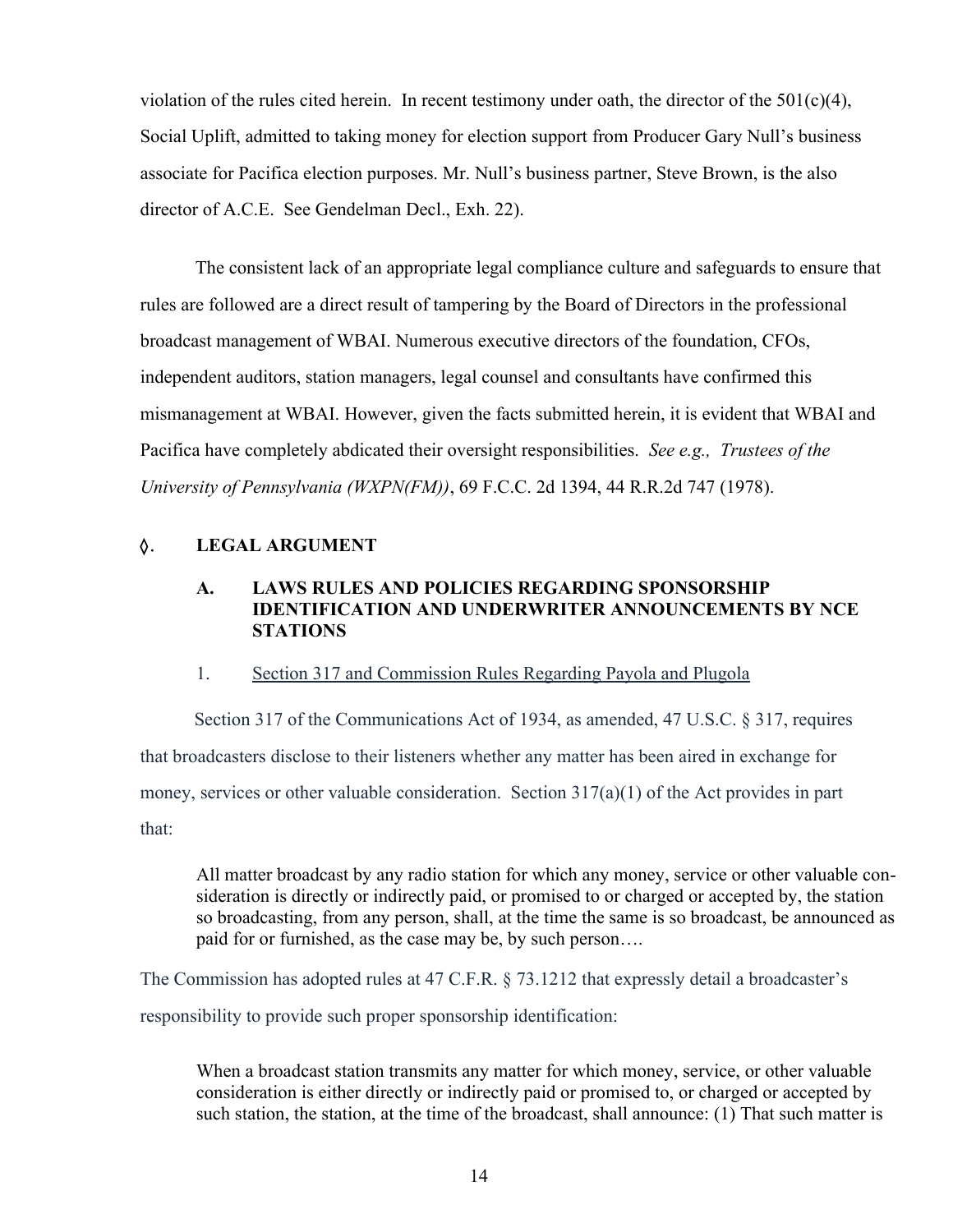sponsored, paid for, or furnished, either in whole or in part, and (2) By whom or on whose behalf such consideration was supplied….

In enforcing these rules, the Commission has repeated cited the underlying policy that "listeners and viewers are entitled to know who seeks to persuade them." See *Commission Reminds Broadcast Licensees, Cable Operators and Others of Requirements Applicable to Video News Releases and Seeks Comment on the Use of Video News Releases by Broadcast Licensees and Cable Operators*, Public Notice, 20 FCC Rcd 8593, 8593–94 (2005).

 As well the policy behind these disclosures is to provide listeners and viewers with information concerning the sources of broadcast information, to avoid their being misled or deceived. See e.g., *Sonshine Family Television, Inc.*, Notice of Apparent Liability for Forfeiture, 22 FCC Rcd 18686, 18694, para. 15 (2007), *aff'd with reduced forfeiture*, Forfeiture Order, 24 FCC Rcd 14830, 14834, para. 12 (2009) (forfeiture reduced, based on licensee's history of compliance).

#### 2. Prohibition of Commercial Announcements on Public Broadcasting Facilities

The Communication Act at  $\S 399$  (b)(2) expressly provides that:

No public broadcast station may make its facilities available to any person for the [broadcasting](https://www.law.cornell.edu/definitions/uscode.php?width=840&height=800&iframe=true&def_id=47-USC-246311809-894280727&term_occur=999&term_src=title:47:chapter:5:subchapter:III:part:IV:subpart:e:section:399b) of any advertisement.

In addition, Sections 73.503(d) and 73.621(e) of the Commission's Rules, and subsequent Orders implementing those Rules specifically prohibit the broadcast of announcements by public broadcast stations which promote the sale of goods and services of for-profit entities in return for consideration paid to the station. These rules do, however, permit contributors of funds to the station to receive on-air acknowledgements. The Commission has articulated specific guidelines which emphasize the difference between permissible donor and underwriter announcements and commercial advertising. *See e.g., Commission Policy Concerning the Noncommercial Educational Nature of Educational Broadcasting Stations*, 97 FCC 2d 255 (1984); *Commission Policy Concerning the Noncommercial Educational Nature of Educational Broadcasting Stations*, 90 FCC 2d 895 (1982); [Second Report and Order,](https://docs.fcc.gov/public/attachments/FCC-81-204A1.pdf) 86 FCC 2d 141 (1981); *First Report and Order and Notice of Proposed Rulemaking*, 69 FCC 2d 200 (1978).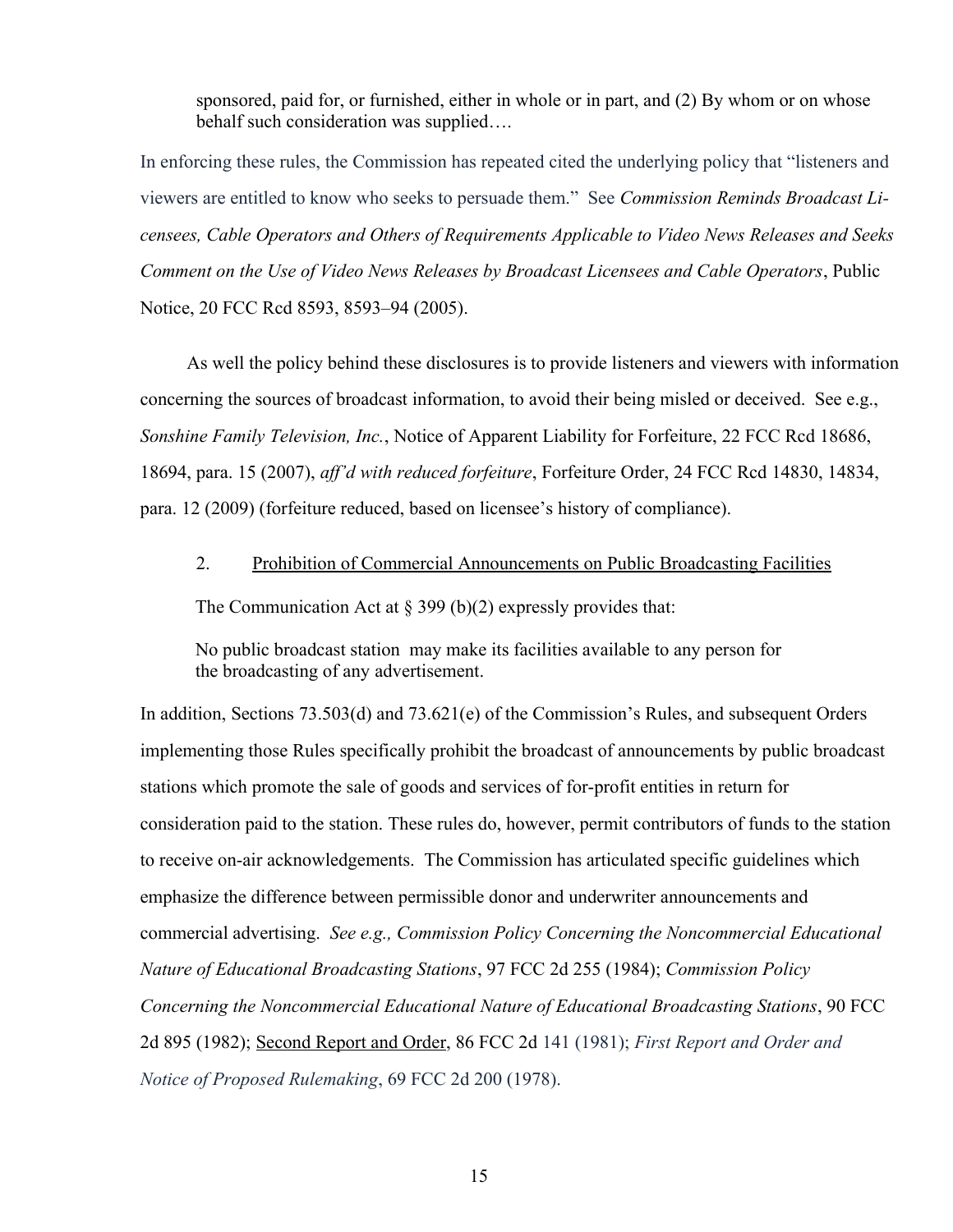#### 3. Restrictions on the Content of Underwriting Announcements

As noted above, the Communication Act at § 399 (b)(2) and Commission Rules expressly prohibit public broadcast stations from broadcasting advertisements on behalf of individuals and entities. "Although an NCE licensee may broadcast underwriting announcements identifying entities that donate to the station by name, such announcements may not promote an entity's businesses, products, or services. In addition, such announcements may not contain comparative or qualitative descriptions; price information (sales or discounts); calls to action; inducements to buy, sell, rent, or lease; or excessively detailed "menu listings" of services offered by the entity." *In the Matter of Board of Trustees of the University of Arkansas*, Order, DA-20-12 (Jan. 7, 2020) (citations omitted) (Order adopting Consent Decree for violation of underwriting laws by licensee of NCE stations by broadcasting announcements that promoted the products, services or businesses of its financial contributors). See also *In the Matter of The Athenian Multicultural Study Club*, DA-21-31 (Jan. 19, 2021) (Order adopting Consent Decree based on LPFM licensee's alleged violation of underwriting laws by broadcasting announcements on behalf of for-profit entities in exchange for consideration).

4 Disclosure of Donor Lists

Section 73.3527(e)(9) of the Commission's Rules provides that a station's on-line public inspection file include the following:

*Donor lists*. The lists of donors supporting specific programs. These lists shall be retained for two years from the date of the broadcast of the specific program supported.

Donors contributing to general station support need not be listed in the public file. But where a donation is specifically linked with a particular program, that donor in all cases must be listed in the on-line file.

### 5, Abdication of the Licensee's Obligation to Maintain Oversight and Control

Substantial evidence exists to show that the Board of Directors of Pacifica Foundation and its top management during the renewal term have been given repeated warnings that the misconduct at WBAI is inconsistent with the requirements of Law and of FCC rules and policies. Management at best has been willfully ignorant, or negligent. At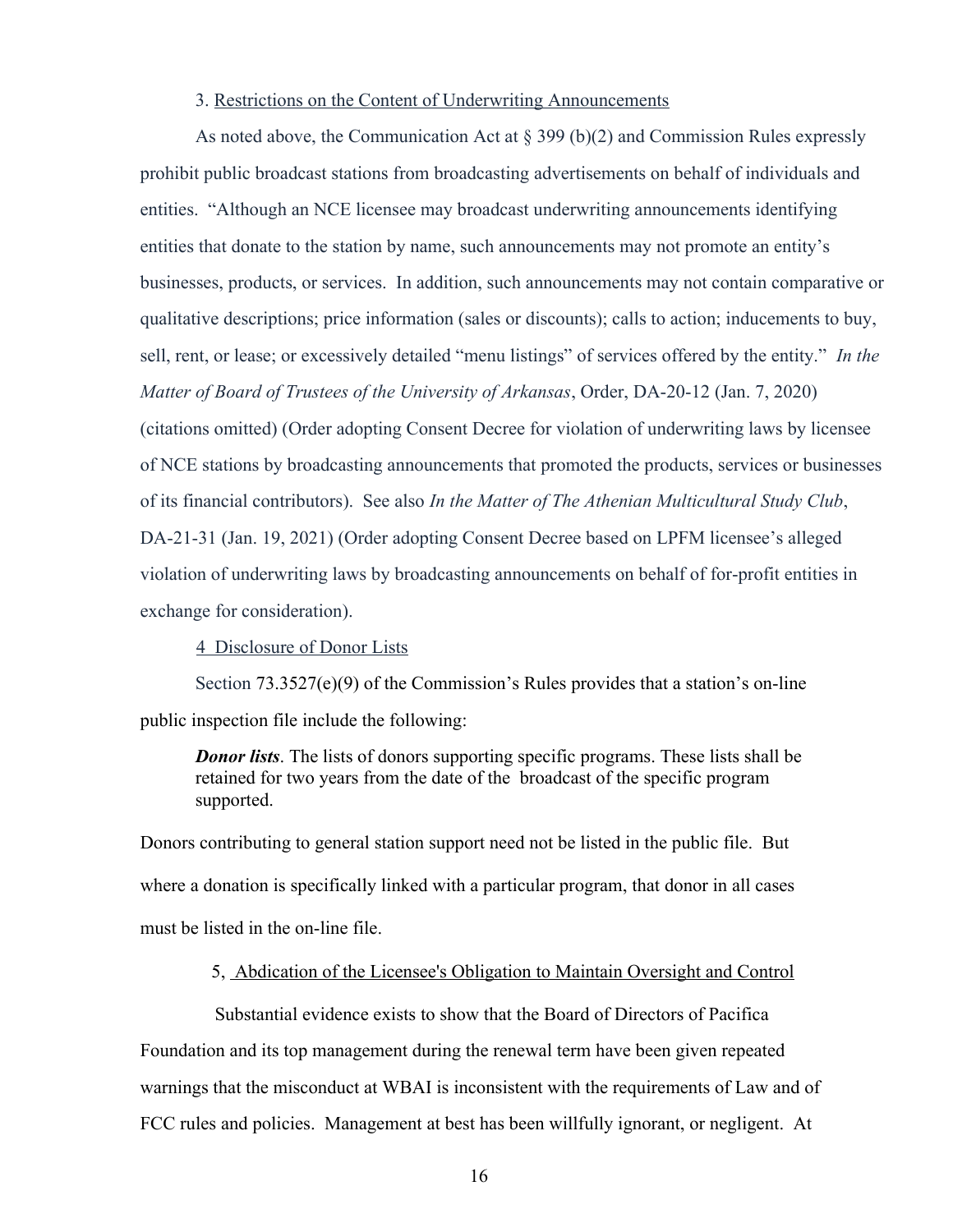worst, there are instances where leadership has become complicit or even financially interested in the misconduct. In extreme cases such as this, a default of oversight and control has been determined to warrant outright license revocation, *Trustees of the University of Pennsylvania (WXPN(FM))*, 69 F.C.C. 2d 1394, 44 R.R.2d 747 (1978).

### **B. COMMISSION CASE LAW CONFIRMS THE GRAVITYY OF THE VIOLATIONS ITEMIZED ABOVE**

As noted above, Section 317 of the Communications Act and the Commission's Rules at §73.1212(a) prohibit the use of paid-for broadcast programming in the absence of required sponsorship identification. Thus, for instance, the Commission issued a Notice of Apparent Liability against Cumulus Radio, LLC and related entities based on their repeated failure to air sponsorship identifications with respect to paid-for broadcast programming. See *In The Matter of Cumulus Radio LLC, et al*., 34 FCC Rcd 7289 (2019). In that matter, the Commission found that the Cumulus entities failed to air required sponsorship announcements in connection with certain paid programming, which resulted in a consent decree requiring the adoption of a compliance plan, the filing of regular compliance reports, and prompt notification to the Commission of any noncompliance. Subsequent to the consent decree, the Cumulus entities received payment to broadcast sponsored programming, and broadcast that programming at seven stations on 26 separate occasions without airing appropriate sponsorship identification announcements or providing required notification to the Commission. By imposing a \$233,000 penalty on those stations for repeated violation of Section 317 of the Act and Section 73.1212(a) of the Rules , the Commission noted that

Our action today advances the Commission's longstanding goals of protecting consumers by ensuring that they know who is attempting to persuade them, and by protecting broadcasters and sponsors from unfair competitors that fail to abide by our disclosure rules. When a broadcast licensee fails to disclose the sponsor of paid programming, it might mislead the public into believing that the paid broadcast material is a station's independently-generated news or editorial content. In addition, enforcement of the sponsorship identification requirements protects competition by preventing sponsors from gaining an unfair advantage by paying stations to present commercial material as news or editorial content, while their competitors' paid programming is properly disclosed as sponsored material. [Id. at para. 3 (citations omitted)].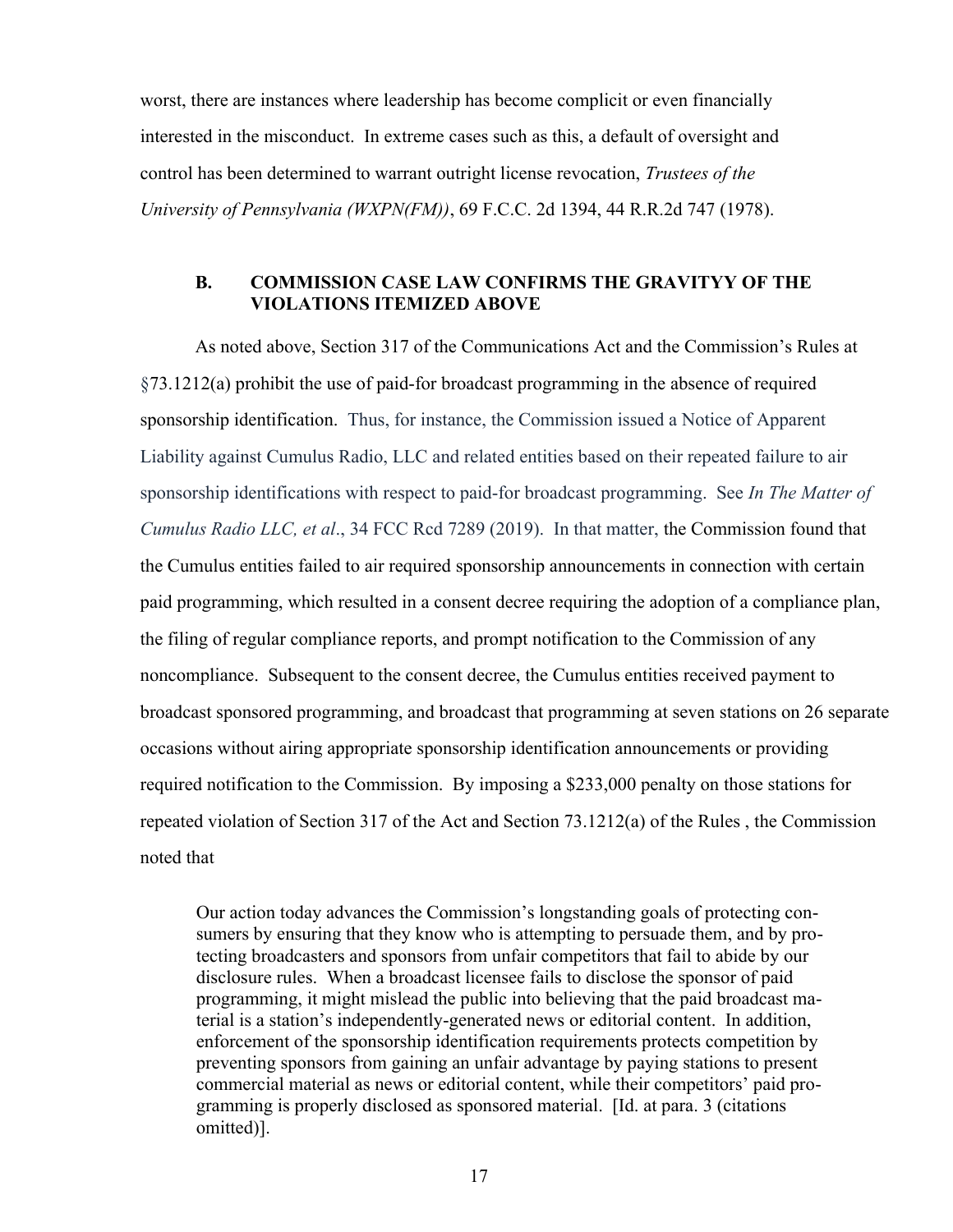Similarly, in 2017 the Commission issued a Notice of Apparent Liability for Forfeiture (NAL) against Sinclair Broadcast Group, Inc. and its subsidiaries in the amount of \$13,376,200 based on its repeated violations of § 317 of the Communications Act and §73.1212(a) of the Commission's Rules requiring sponsorship identification announcements. See *In the Matter of Sinclair Broadcast Group, Inc*., 32 FCC Rcd 10853 (2017) ("*Sinclair*"). In *Sinclair,* that licensee was found to have improperly broadcast sponsored programming pursuant to its agreement with the Huntsman Foundation (HCF) concerning about the Huntsman Cancer Institute without proper sponsorship identification. The agreement between Sinclair and HCF provided for the broadcast of "compensated stories as news content," including paid programming in the form of news segments that aired during local news. This content included 1,366 on-air news stories and long-form programs broadcast on Sinclair stations without any identification, and 71 long form programs broadcast by Sinclair that identified the programming as paid but failed to clearly identify the sponsors. In addition, Sinclair was found to have provided the paid programming to thirteen (13) non-Sinclair stations more than 280 times without advising those licensees that the programming was sponsored or who sponsored it. Those non-Sinclair stations were then found to have broadcast those programs without informing viewers that the programming was paid for by a third party or clearly identifying the third party.<sup>[4](#page-17-0)</sup>

Numerous other examples also exist. For instance, in 2014 the Commission previously issued a Forfeiture Order in against Radio License Holding XI, LLC based on that licensee's willful and repeated violation of Section 317(a)(1) of the Act and Section 73.1212(a) of the Rules due to its failure to air required sponsorship identification announcements. See *In the Matter of Radio License Holding XI, LLC*, 29 FCC Rcd 1623 (2014). In that instance, the station aired programming on behalf of an organization called Workers Independent News (WIN) without adequate disclosure that this was advertising, rather than a news story. Following a letter of inquiry, it was discovered that the licensee had failed to adequately provided sponsorship identification announcements for eleven (11) 90-second spots provided by WIN, in willful violation of the Act and Commission

<span id="page-17-0"></span><sup>4</sup>. In the NOI, the Commission expressly rejected Sinclair's arguments that the paid programming served the public interest and was similar to other programming regarding the Huntsman Cancer Institute which was previously aired without prior payment. *Id.* at para. 10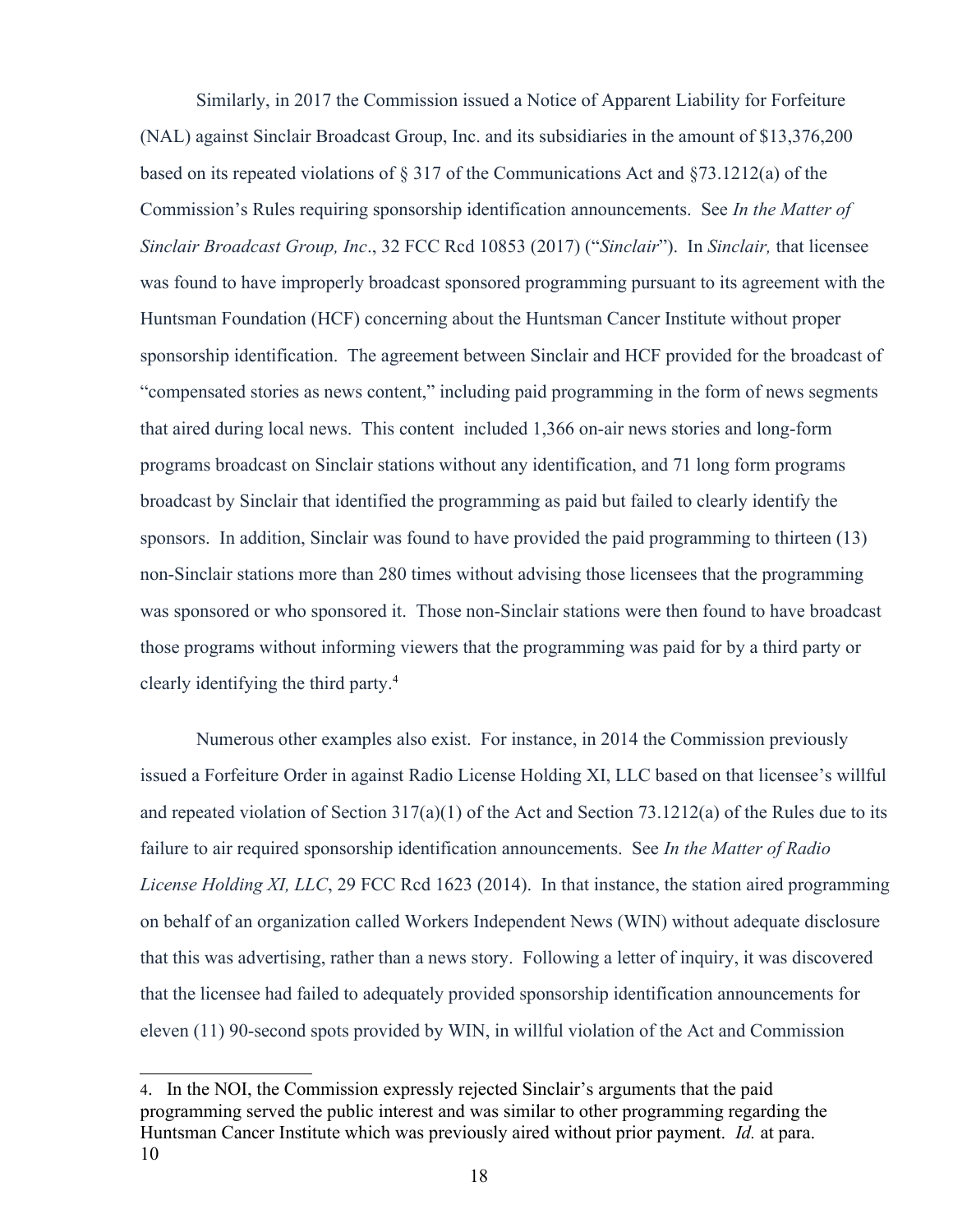Rules. In affirming its \$44,000 penalty, the Forfeiture Order affirmed that the station's 11 violations of Section 317(a)(1) of the Act and Section 73.1212(a) of the Commission's Rules were willful pursuant to 47 U.S.C. § 312(f)(1) and repeated. See also *In the Matter of Radio License Holding CBC, LLC*, 31 FCC Rcd 3 (2016) (Order regarding Consent Decree with Cumulus subsidiaries based on violation of sponsorship identification rules due to broadcast of announcements supporting a hydro-electronic project in New Hampshire without disclosing the identity of the company sponsoring those announcements).

### **VI LEGAL STANDARD FOR REVIEWING A PETITION TO DENY**

As provided in 47 U.S.C. Section  $309(d)(1)$ ,<sup>[5](#page-18-0)</sup> "Any party in interest may file with the Commission a petition to deny any application (whether as originally filed or as amended) to which subsection (b) of this section applies. . . . The petition shall contain specific allegations of fact sufficient to show that the petitioner is a party in interest and that a grant of the application would be prima facie inconsistent with subsection ... (k) in the case of renewal of any broadcast [station](https://www.law.cornell.edu/definitions/uscode.php?width=840&height=800&iframe=true&def_id=47-USC-440191787-894280726&term_occur=999&term_src=) license<sup>[.]"</sup>

As explained in case law, *Astroline Communications Co. v. FCC*, 857 F.2d 1556 (D.C.

Cir. 1988) (*"Astroline"):*

The Commission must perform section 309(d)'s threshold inquiry on the basis of the petitioner's allegations alone. The Commission is limited to consideration of the petition and its supporting affidavits. Moreover, in evaluating a request for an evidentiary hearing under *section 3*09(d)(1), the Commission must proceed 'on the assumption that the specific facts set forth [in the petition] are true.' *Citizens for Jazz on WRVR v. FCC, 249 U.S. App. D.C. 342, 775 F.2d 392, 397 (D.C. Cir. 1985) [*citing *Gencom, Inc. v. FCC, 265 U.S. App. D.C. 403, 832 F.2d 171 (D.C. Cir. 1987)].*

<span id="page-18-0"></span><sup>5</sup>. See 47 U.S.C. Section 309(d)(1). ("Any party in interest may file with the Commission a petition to deny any application (whether as originally filed or as amended) to which subsection (b) of this section applies at any time prior to the day of Commission grant thereof without hearing or the day of formal designation thereof for hearing…. The petition shall contain specific allegations of fact sufficient to show that the petitioner is a party in interest and that a grant of the application would be prima facie inconsistent with subsection (a) of this section (or subsection (k) of this section in the case of renewal of any broadcast station license). Such allegations of fact shall, except for those of which official notice may be taken, be supported by affidavit of a person or persons with personal knowledge thereof."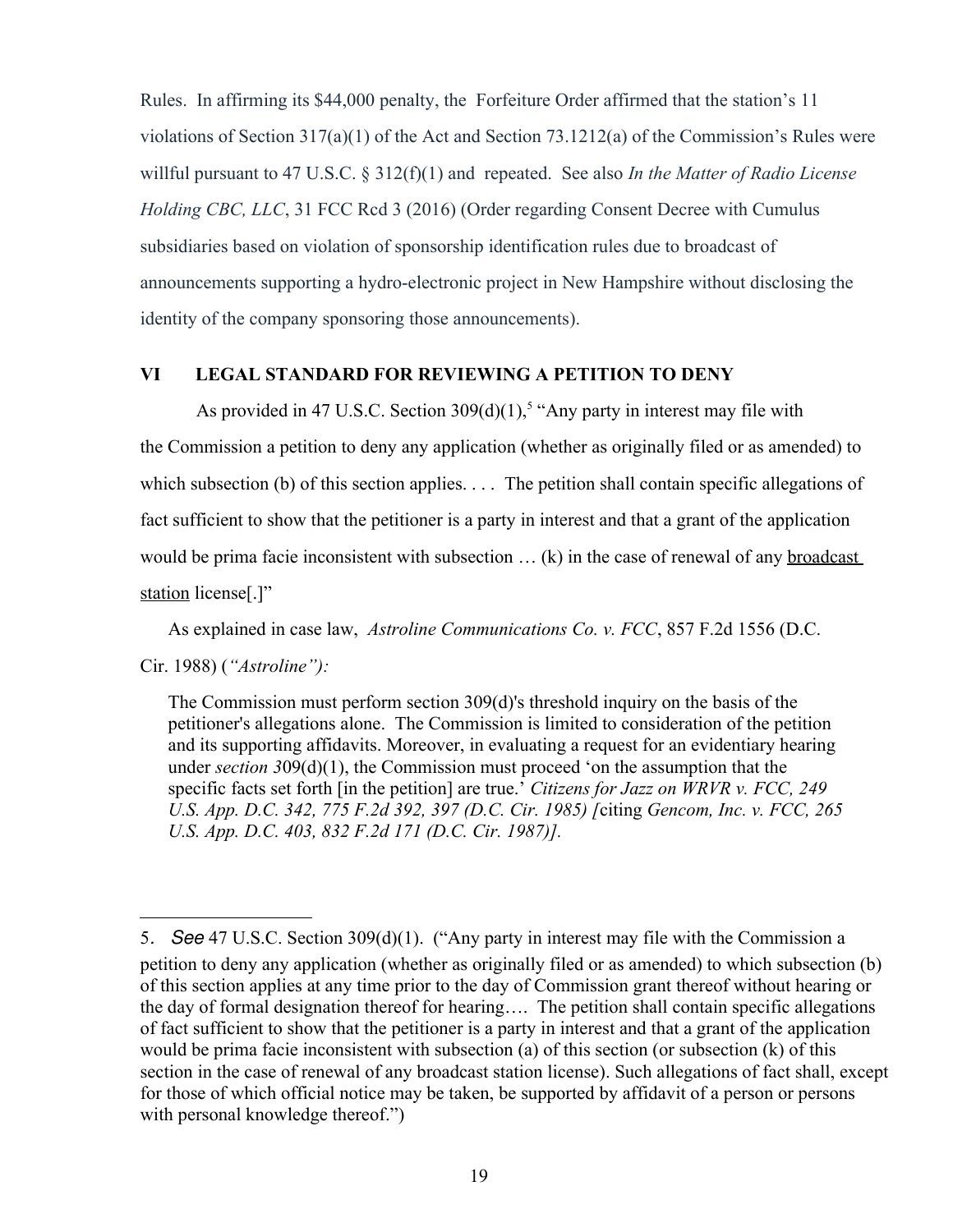If the Commission determines that a question of fact has been raised, or if it cannot, for any reason, find that grant of the application would be consistent with the public interest, it must conduct a hearing in accordance with 47 U.S.C. Sec. 309(e), *Astroline, Id., See* 47 U.S.C. Sec. 309(d)(2). The facts to be set forth above amply demonstrate that Petitioner has met its burden of establishing a *prima facie* case, showing why the application for renewal of license may not be granted without further inquiry.

### **VI. CONCLUSION**

It is indeed sad to see that the medical quacks who now dominate WBAI find themselves working hand in hand with those wishing to diminish or disable Pacifica stations altogether. As the quacks come to dominate regular programming, and expand their on-air solicitation time, regular programming of merit is marginalized or lost. What is left magnifies the power of the hucksters, while draining program value of the station for the benefit of anyone else. The audience shrinks to a core of those seeking miracle cures, and even the most die-hard listeners of old, such as many of the foreign-born cab drivers, become disgusted and stop tuning in.

In this cycle of tragic decline, it becomes more and more difficult to see a "public service" or "public interest" dimension to the program service at all. Instead, the station has become a monument to the durability of quack medicine in radio. A straight line may be drawn from Dr. Brinkley's goat gland rejuvenation treatments of the 1920<sup>[6](#page-19-0)</sup> to Gary Null's quack cures for cancer today. These things will always have a ready audience, but the First Amendment has never been a bar to reasonably curtailing them to protect the public. There is still hope that redress may be found through Federal food and drug laws, or even in tort claims of fraud and misrepresentation. But the license renewal application of WBAI places this crisis pivotally before the Federal Communications Commission. In this case it will be up to the Agency to decide whether the integrity of the noncommercial, educational service can be maintained. The stakes here far surpass what happens to WBAI and will radiate across all of public radio and public television for years to come.

Petitioner has presented this information for two purposes: First, to enable the FCC to investigate the matter and, upon investigating, if serious violations of FCC rules and policies are

<span id="page-19-0"></span><sup>6</sup> Gene Fowler and Bill Crawford, *Border Radio: Quacks, Yodelers, Pitchmen, Psychics, and Other Amazing Broadcasters of the American Airwaves* (Rev. ed., U of Chicago Press, 2002).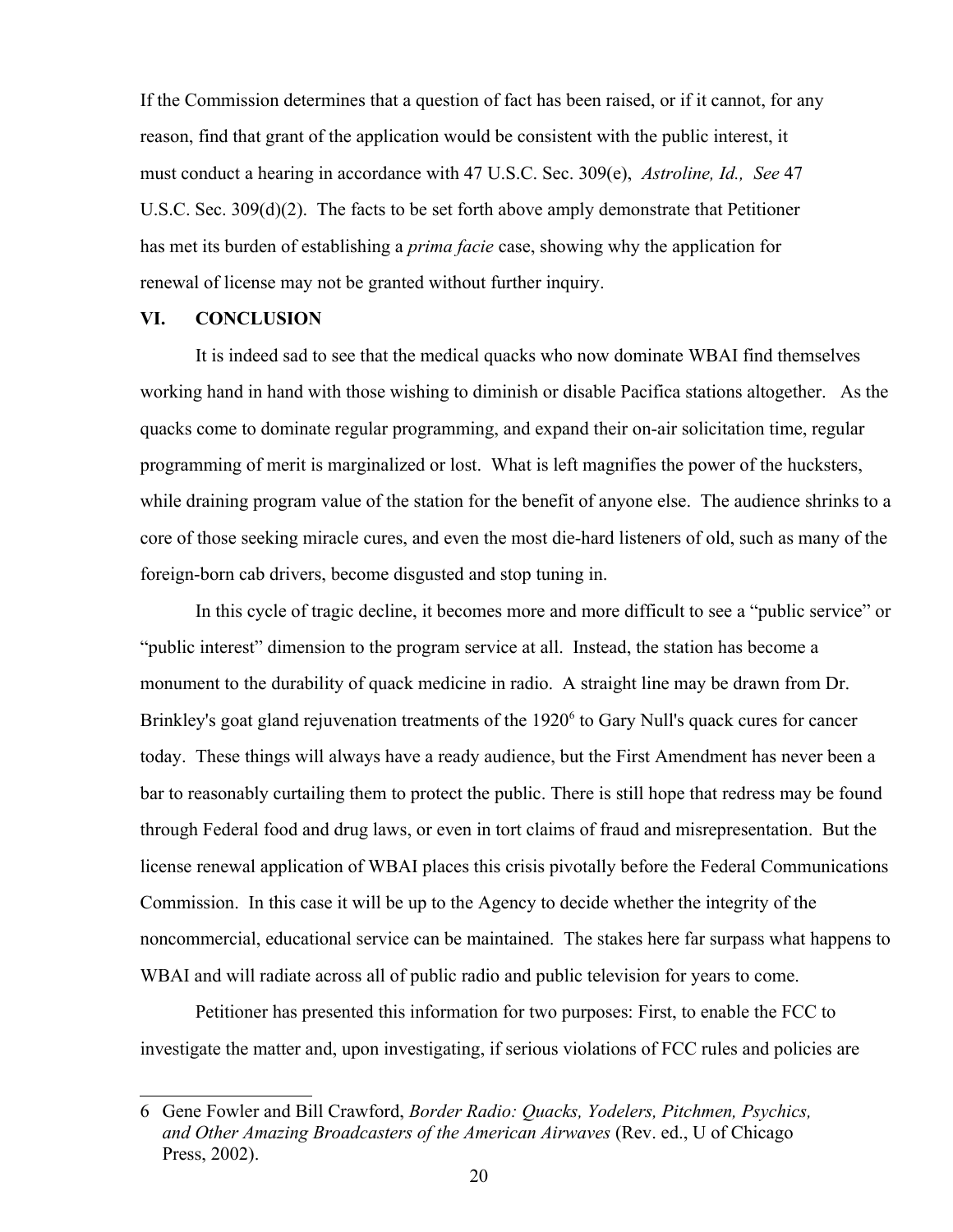found, to impose appropriate sanctions. And second, to assure that the persons responsible for the misconduct are placed on notice, forced to conform their behavior to the law's requirements, and hopefully to be excluded by management from station participation in the future. The first order of business will be to designate the renewal application for hearing, to confirm all the facts presented in this petition in their broader context, and to adduce related documents and testimony that would show and even larger pattern than the one set forth here.

As long-time supporters of Pacifica and its five owned stations, we take no pleasure in this action, and most certainly we do not advocate that WBAI's renewal application be denied. Pacifica's storied history since 1949 speaks strongly in favor of the station being permitted to continue its service to the public, but with the errant actions and persons suitably sanctioned and removed. Once the Commission has been satisfied that these series allegations have merit, we recommend a choice among some or all of the following sanctions, less drastic than a revocation:

- Monetary forfeiture
- A short-term renewal, for example for a two-year term

• A consent decree, including assurances that the misconduct will not be repeated in the future, a truly independent compliance officer with authority be appointed, and a detailed compliance plan be submitted by the Foundation.

Respectfully submitted,

# PACIFICA SAFETY NET

By: /s/s Sherry Gendelman

Pacifica Safety Net P.O. Box 8226 Berkeley, CA 94707

info@pacificasafetynet.org

(415) 859-0323